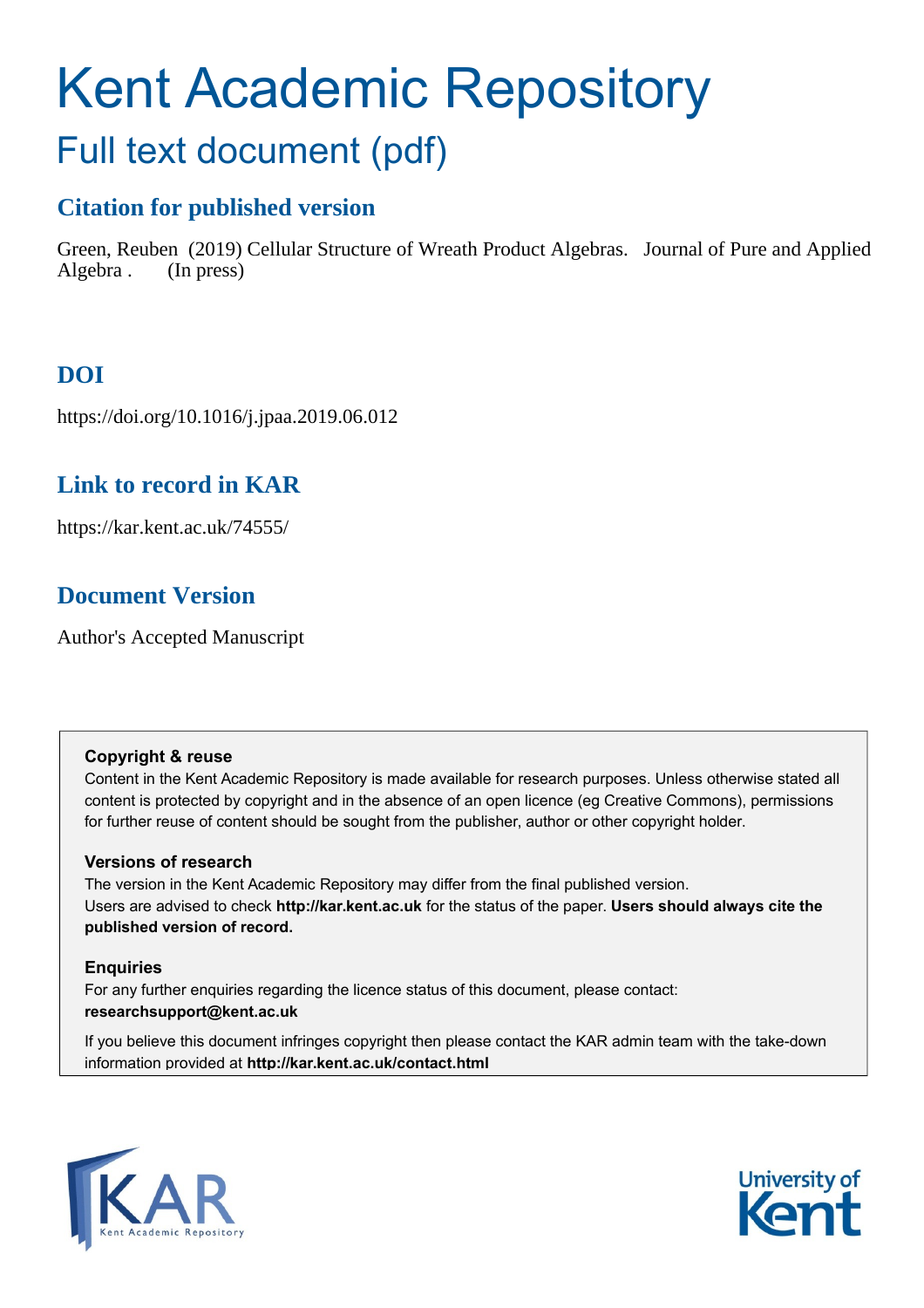## Cellular Structure of Wreath Product Algebras

Reuben Green<sup>∗</sup>

rmg29@kent.ac.uk

School of Mathematics, Statistics and Actuarial Science, University of Kent, CT2 7NF, UK

#### Abstract

We apply the method of iterated inflations to show that the wreath product of a cellular algebra with a symmetric group is cellular, and obtain descriptions of the cell and simple modules together with a semisimplicity condition for such wreath products.

Keywords: wreath products, cellular algebras, iterated inflation

#### 1 Introduction

The wreath product  $G\wr S_n$  of a finite group G with a symmetric group  $S_n$  is a natural group-theoretic construction with many applications. For example, wreath products  $S_m \wr S_n$  of two symmetric groups are of great importance in the representation theory of the symmetric group. It is also natural to consider the wreath product  $A\wr S_n$  of an algebra A with a symmetric group  $S_n$ , see for example the work of Chuang and Tan in [1]. The notion of a cellular algebra was introduced by Graham and Lehrer in [4] and has since found broad application. The question arises as to whether a cellular structure on an algebra A yields a cellular structure on the algebra  $A\wr S_n$ , and in [3] Geetha and Goodman showed that this is so in the case that A is not only cellular but cyclic cellular, meaning that all of the cell modules of A are cyclic [3, Theorem 4.1]. Their proof is quite combinatorial in nature, and draws on the work of Dipper, James, and Mathas in [2] and of Murphy in [11]. However, we shall prove (section 4) that  $A\wr S_n$  is cellular for any cellular algebra A, by exhibiting it as an iterated inflation of tensor products of group algebras of symmetric groups. Iterated inflations were originally introduced by König and Xi in  $[8]$ , but we shall use this concept in the form given in [5]. The advantage of taking this approach is a far simpler proof than the one given in [3], and hence much easier access to the powerful machinery of

<sup>∗</sup>Supported by EPSRC grant [EP/M508068/1]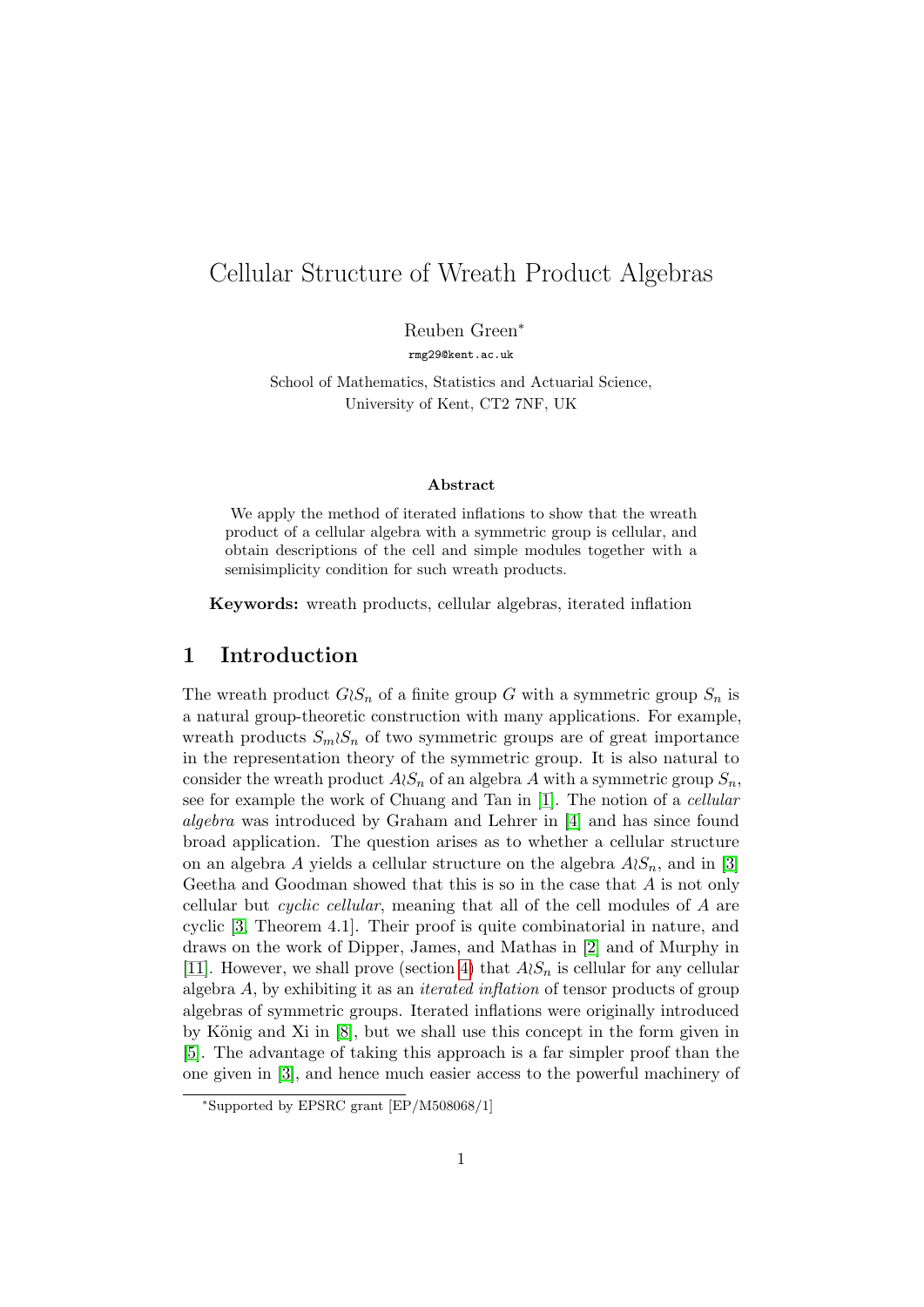cellular algebra theory which allows us to easily prove the nice results on  $A \wr S_n$  given in Section 5. The price for this simplicity is that order obtained on the set of cell indices of  $A\wr S_n$  is somewhat cruder than the order obtained in [3], and hence contains less representation-theoretic information; see the discussion at the end of Section 4 for more details. Since (as far as the author is aware) all cellular algebras which occur in practice are in fact cyclic cellular, the result presented in this article is in effect a weaker version of the result of Geetha and Goodman. However, we feel that the much simpler proof afforded by the method of iterated inflations is of interest in its own right.

We shall also obtain a convenient graphical description of a well-known method of constructing  $A\&S_n$  modules (section 3), and in section 5 we bring this description together with the cellularity result to deliver results on the representation theory of  $A \wr S_n$ , in particular a description of the simple modules and a semisimplicity condition. These results require no extra assumptions on the field (e.g. algebraic closedness).

#### 2 Recollections and definitions

We let k be a field of characteristic  $p$  ( $p$  may be zero or a prime). By a  $k$ -algebra, we shall mean a finite-dimensional unital associative  $k$ -algebra; we shall abbreviate  $\otimes_k$  to  $\otimes$ ; all of our modules will be right modules of finite k-dimension. By an *anti-involution* on a k-algebra  $A$ , we mean a self-inverse k-linear isomorphism  $a \mapsto a^*$  such that  $(ab)^* = b^*a^*$  for all  $a, b \in A$ .

For n a non-negative integer, a *composition of*  $n$  is a tuple of non-negative integers whose sum is n, and if  $\mu = (\mu_1, \dots, \mu_t)$  is a tuple of non-negative integers then we call the numbers  $\mu_i$  the parts of  $\mu$ , and define  $|\mu|$  to be the sum  $\mu_1 + \cdots + \mu_t$ , so that  $\mu$  is a composition of  $|\mu|$ . A composition whose entries are positive and appear in non-increasing order is a partition. Note that  $n = 0$  has exactly one partition, the empty tuple, which we shall write as ().

#### 2.1 Cellular algebras

We refer the reader to [4] for basic information and notation on cellular algebras. We shall refer to elements of the poset  $\Lambda$  indexing the cell modules of a cellular algebra as cell indices, and we shall write the anti-involution on a cellular algebra  $A$  as  $a \mapsto a^*$ . Recall that to each cell index  $\lambda$  we associate a finite set  $M(\lambda)$ , and we have a *cellular basis* of A whose elements are indexed by the disjoint union of the sets  $M(\lambda) \times M(\lambda)$  for  $\lambda \in \Lambda$ ; we write the cellular basis element indexed by  $(S,T) \in M(\lambda) \times M(\lambda)$  as  $C_{S,T}^{\lambda}$ . We call the tuple  $(\Lambda, M, C)$  the cellular data of A with respect to  $\ast$ . Since we are using right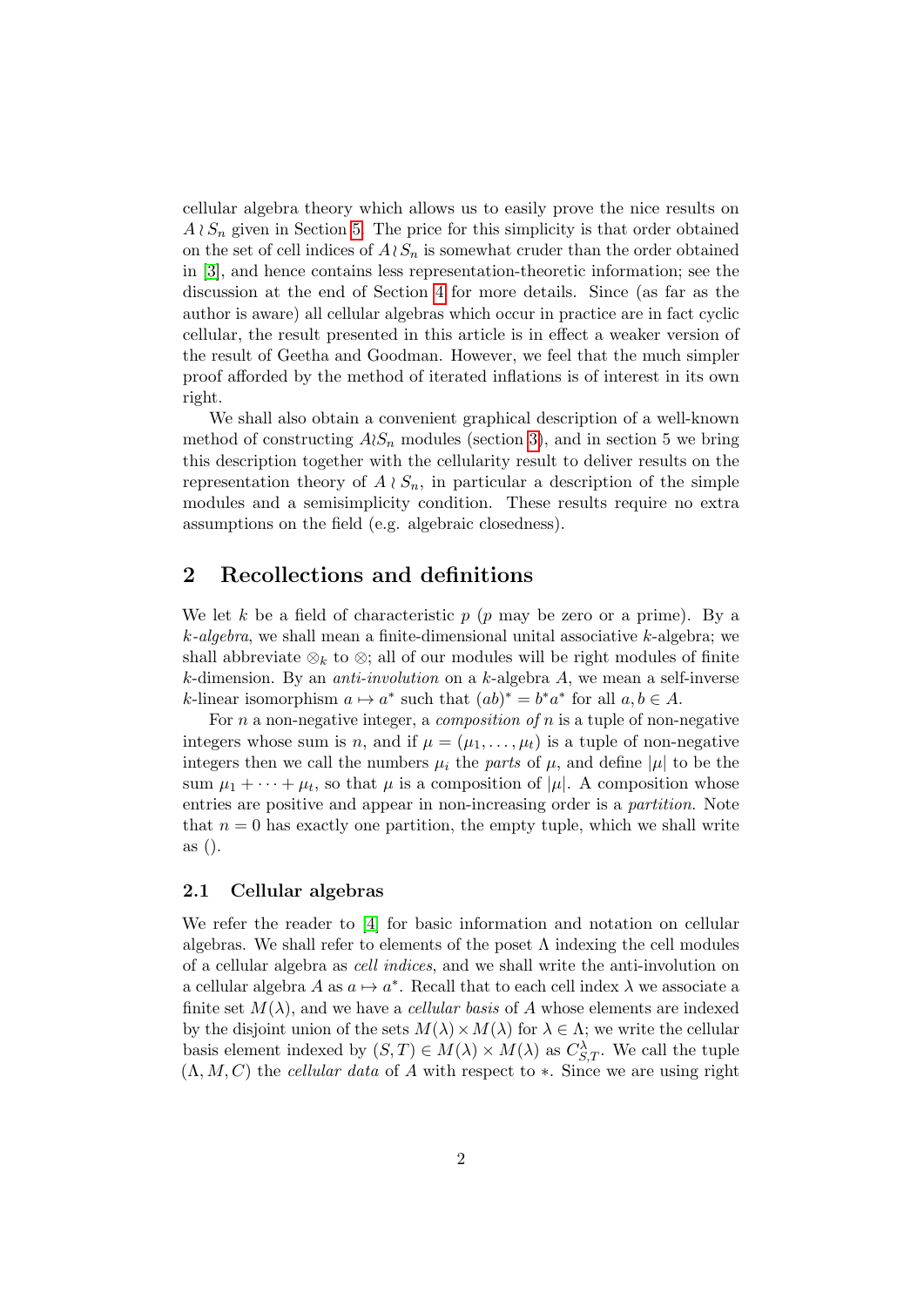modules we take the multiplication rule for cellular basis elements to be

$$
C_{S,T}^{\lambda} a \equiv \sum_{X \in M(\lambda)} R_a(T, X) C_{S,X}^{\lambda}
$$
 (1)

modulo cellular basis elements of lower cell index (where  $R_a(T, X) \in k$ ). Then the right cell module  $\Delta^{\lambda}$  is the vector space with basis  $\{C_T : T \in M(\lambda)\};$ our form of the multiplication rule (1) means that the action of A on  $\Delta^{\lambda}$  is

$$
C_T a = \sum_{X \in M(\lambda)} R_a(T, X) C_X. \tag{2}
$$

Let us recall some basic results on cell modules, see [4, sections 2 and 3]. Indeed, each cell module is equipped with a bilinear form, whose radical is either the whole cell module or else its unique maximal A-submodule; we shall call these bilinear forms the cell forms and their radicals the cell *radicals*. We let  $\Lambda_0$  be the set of  $\lambda \in \Lambda$  such that the cell radical of  $\Delta^{\lambda}$  does not equal  $\Delta^{\lambda}$ , and for  $\lambda \in \Lambda_0$  we let  $L^{\lambda}$  be the quotient of  $\Delta^{\lambda}$  by its cell radical; thus  $L^{\lambda}$  is a simple A-module, and the modules  $L^{\lambda}$  for  $\lambda \in \Lambda_0$  are in fact a complete list of all the simple right A-modules up to isomorphism without redundancy.

#### 2.2 The symmetric group

We let  $S_n$  denote the symmetric group on the set  $\{1, 2, \ldots, n\}$ , and we take  $S_n$  to act on the right, so that the product  $\sigma\pi$  of permutations is calculated by first applying  $\sigma$  and then applying  $\pi$ ; thus we write permutations to the right of their arguments. We shall find it convenient to represent permutations via permutation diagrams; for example, we represent  $(1, 2, 3)(5, 7) \in S_7$  by the diagram



where the *i*<sup>th</sup> node on the top row is connected by a *string* to the  $(i)\sigma$ <sup>th</sup> node on the bottom row. To calculate the product  $\sigma \pi$  in  $S_n$  using permutation diagrams, we connect the diagram for  $\sigma$  above the diagram for  $\pi$ , and then simplify the resulting diagram to yield the permutation diagram of  $\sigma \pi$ . For  $\mu$  a composition of n, we write  $S_{\mu}$  for the Young subgroup of  $S_n$  associated to  $\mu$ .

Let us denote the dominance order on partitions by  $\triangleright$ . The reverse dominance order is the order obtained by reversing all the relations in the dominance order. The group algebra  $kS_n$  is known to be a cellular algebra [10, Theorem 3.20], with respect to the anti-involution ∗ defined by setting  $\sigma^* = \sigma^{-1}$  for  $\sigma \in S_n$ , and a tuple of cellular data including the partially ordered set  $\mathcal{P}_n$  consisting of all partitions of n endowed with the reverse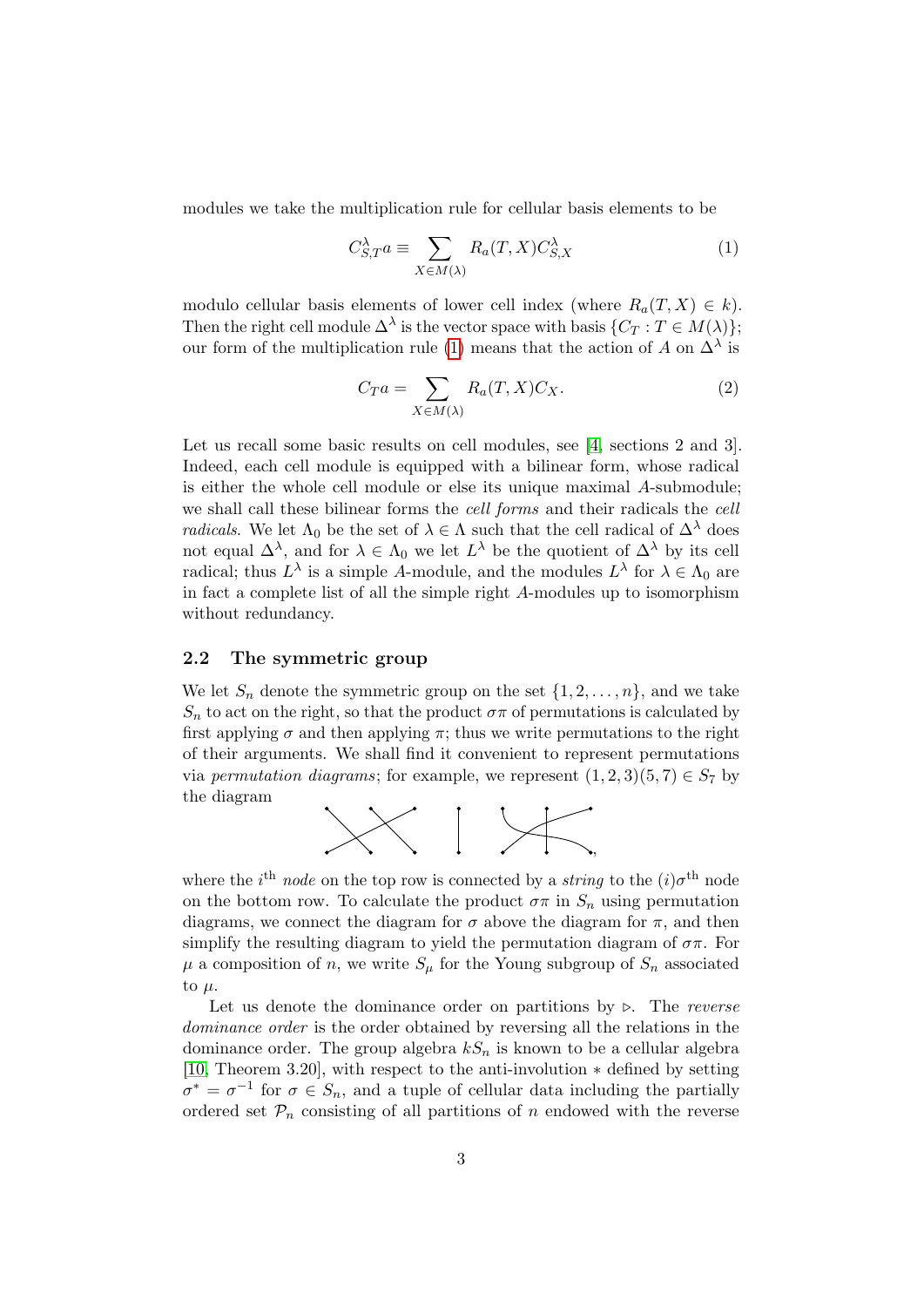dominance order. Note that [10, Theorem 3.20] mentions the dominance order rather than the reverse dominance order, but we note that the definition of a cellular algebra used there [10, 2.1], has the opposite convention on the ordering of the elements of the poset of cell indices compared to [4], so that in the sense of our definition of a cellular algebra, we do indeed have the reverse dominance order. We shall not need the details of the cellular basis occurring in this structure, but we note that for  $\lambda \in \mathcal{P}_n$ , the right cell module associated to  $\lambda$  by this structure, which we shall denote by  $S^{\lambda}$ , is the (contragredient) dual of the right Specht module defined by James in  $[6]$ <sup>1</sup>. Further, the simple modules are indexed by *p-restricted partitions*. If  $p = 0$  then all partitions are considered p-restricted, while if  $p > 0$  then a partition is p-restricted if the difference between any two consecutive parts is less than p. Note that () is p-restricted for all  $p \geq 0$ . For  $\lambda$  p-restricted, we denote the associated simple module by  $D^{\lambda}$  [10, Theorem 3.43].

The following result may easily be proved by directly verifying the axioms for a cellular algebra; in fact, it is merely a special case of the general result that a tensor product of cellular algebras is cellular, see for example section 3.2 of [3].

**Proposition 1.** Let  $n_1, \ldots, n_r$  be non-negative integers. Then the group algebra  $k(S_{n_1} \times \cdots \times S_{n_r})$  is a cellular algebra with respect to the map given by  $(\sigma_1, \ldots, \sigma_r) \mapsto (\sigma_1^{-1}, \ldots, \sigma_r^{-1})$  for  $\sigma_i \in S_{n_i}$  and a cellular structure where the poset of cell indices is  $\mathcal{P}_{n_1} \times \cdots \times \mathcal{P}_{n_r}$  with the order where  $(\lambda_1, \ldots, \lambda_r) \geqslant (\mu_1, \ldots, \mu_r)$  means  $\lambda_i \leq \mu_i$  for all *i*; the cell module associated to  $(\lambda_1, \ldots, \lambda_r)$  is  $S^{\lambda_1} \otimes \cdots \otimes S^{\lambda_r}$  with the action

$$
(x_1 \otimes \cdots \otimes x_r) \cdot (\sigma_1, \ldots, \sigma_r) = (x_1 \sigma_1) \otimes \cdots \otimes (x_r \sigma_r)
$$

for  $x_i \in S^{\lambda_i}$ ,  $\sigma_i \in S_{n_i}$ , and the cell form is given on pure tensors by

$$
\langle x_1 \otimes \cdots \otimes x_r, y_1 \otimes \cdots \otimes y_r \rangle = \langle x_1, y_1 \rangle \cdots \langle x_r, y_r \rangle
$$

where each bilinear form on the right hand side is the appropriate cell form of some  $S^{\lambda_i}$ .

Let  $\sigma \in S_n$ . Then an *inversion* of  $\sigma$  is a transposition  $(i, j)$  in  $S_n$  such that  $1 \leq i \leq j \leq n$  but  $(i)\sigma > (j)\sigma$ , and the *Coxeter length* of  $\sigma$  is defined to be the total number of inversions of  $\sigma$ ; we shall simply call this the length of  $\sigma$ . It is well-known that if  $\mu$  is a composition of n, then each right coset  $S_{\mu}\sigma$  of  $S_{\mu}$  contains a unique element of minimal length, and further that if  $\mu = (\mu_1, \dots, \mu_r)$ , then for any given right  $S_\mu$ -coset, the element of minimal length is the unique element  $\gamma$  of the coset such that in the sequence

<sup>&</sup>lt;sup>1</sup> See [10], "Warning" on p.38 and "Note 2" on page 54, but note that the original published text incorrectly states that the cell module obtained is the dual of the right James Specht module associated to the *conjugate* of  $\lambda$ ; see the correction to the Warning in the author's errata.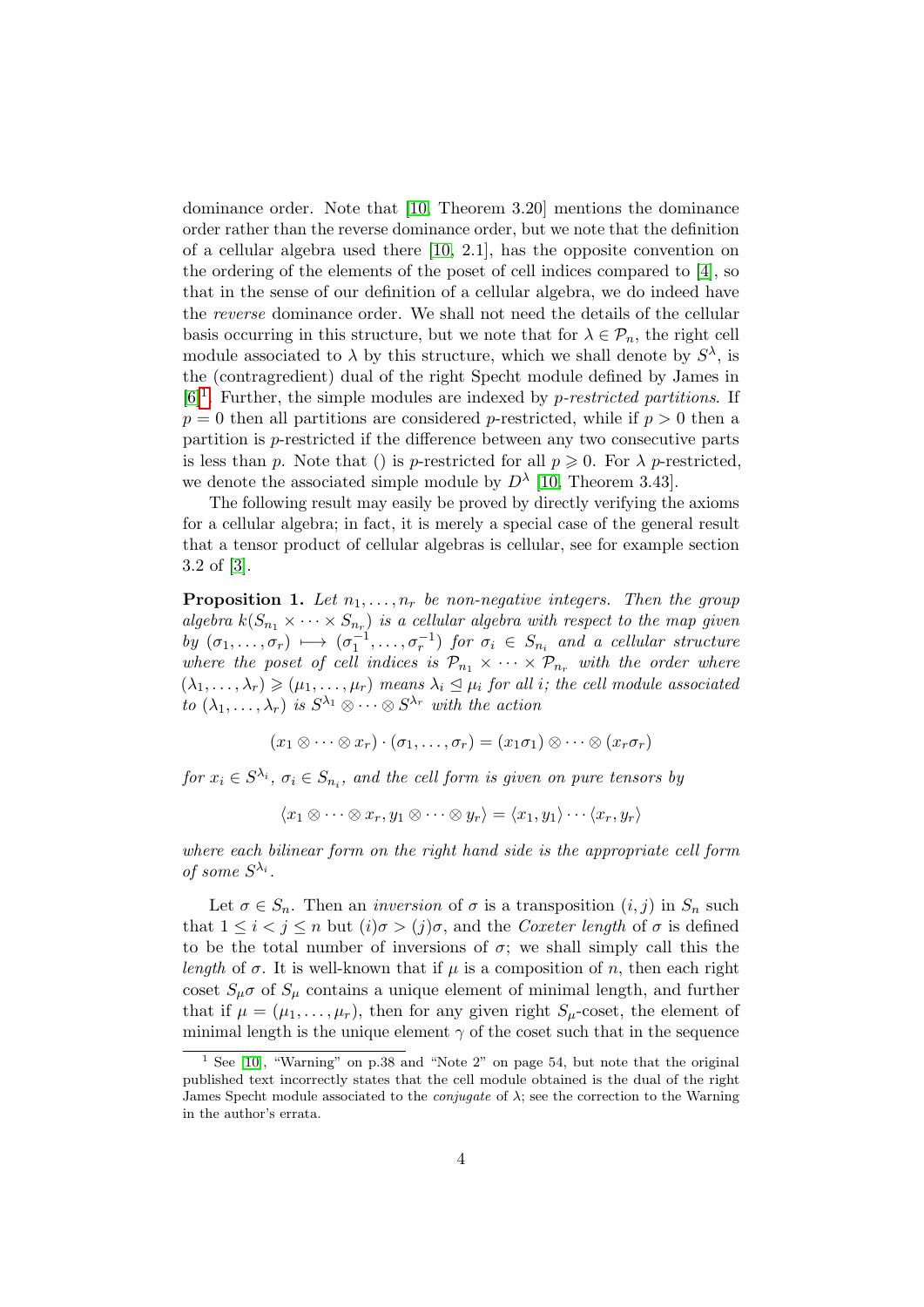$(1)\gamma^{-1}, \ldots, (n)\gamma^{-1}$ , the elements  $1, \ldots, \mu_1$  occur in increasing order, as do the elements  $\mu_1 + 1, \ldots, \mu_1 + \mu_2$ , the elements  $\mu_1 + \mu_2 + 1, \ldots, \mu_1 + \mu_2 + \mu_3$ , and so on. Equivalently, an element  $\sigma$  of  $S_n$  is of minimal length in its coset  $S_{\mu}\sigma$  if and only if, in its permutation diagram, the strings attached to the first  $\mu_1$  nodes on the top row do not cross each other, the strings attached to the next  $\mu_2$  nodes on the top row do not cross each other, and so on. For example, the permutation whose diagram appears in the diagram (10) below is of minimal length in its  $S_{\mu}$  coset for  $\mu = (3, 2, 3)$ . For any  $\mu$  a composition of n, we define  $\mathcal{R}_{\mu}$  to be the unique system of minimal-length right  $S_{\mu}$ -coset representatives in  $S_n$ .

#### 2.3 Iterated inflation of cellular algebras

Iterated inflations of cellular algebras were first introduced by König and Xi in [8], but we shall use them as presented in [5]. We shall now summarise the content of [5]; note however that we give the form using right cell modules, rather than the left cell modules used in [5].

Let A be a k-algebra, with an anti-involution  $\ast$ . Suppose that we have, up to isomorphism of k-vector spaces, a decomposition

$$
A\cong\bigoplus_{\mu\in I}V_\mu\otimes B_\mu\otimes V_\mu
$$

of A, where I is a finite partially ordered set, each  $V_\mu$  is a k-vector space, and each  $B_\mu$  is a cellular algebra over k with respect to an anti-involution  $*$  and cellular data  $(\Lambda_{\mu}, M_{\mu}, C)$ . We shall henceforth consider A to be identified with this direct sum of tensor products, and we shall speak of the subspace  $V_{\mu} \otimes B_{\mu} \otimes V_{\mu}$  as the  $\mu$ -th *layer* of A. Suppose that for each  $\mu \in I$ , we have a basis  $V_{\mu}$  for  $V_{\mu}$  and a basis  $\mathcal{B}_{\mu}$  for  $B_{\mu}$ . Let A be the basis of A consisting of all elements  $u \otimes b \otimes w$  for all  $u, w \in V_\mu$  and all  $b \in \mathcal{B}_\mu$ , as  $\mu$  ranges over I. Suppose that for each  $\mu \in I$ , we have for any  $u, w \in V_\mu$  and any  $b \in \mathcal{B}_\mu$  that

$$
(u \otimes b \otimes w)^* = w \otimes b^* \otimes u,\tag{3}
$$

and suppose further that for any  $\mu \in I$  we have maps  $\phi_{\mu} : \mathcal{V}_{\mu} \times \mathcal{A} \to V_{\mu}$  and  $\theta_{\mu}: \mathcal{V}_{\mu} \times \mathcal{A} \to B_{\mu}$  such that for any  $u, w \in \mathcal{V}_{\mu}$  and any  $b \in \mathcal{B}_{\mu}$ , we have for any  $a \in \mathcal{A}$  that

$$
(u \otimes b \otimes w) \cdot a \equiv u \otimes b \theta_{\mu}(w, a) \otimes \phi_{\mu}(w, a) \mod J(<\mu), \tag{4}
$$

where  $J( $\mu$ ) =  $\bigoplus_{\alpha<\mu}V_{\alpha}\otimes B_{\alpha}\otimes V_{\alpha}$ . Then by [5, Theorem 1], A is$ cellular with respect to  $*$  and the cellular data  $(\Lambda, M, C)$ , where  $\Lambda$  is the set  $\{(\mu, \lambda) : \mu \in I \text{ and } \lambda \in \Lambda_\mu \}$  with the lexicographic order,  $M(\mu, \lambda)$  is  $\mathcal{V}_{\mu} \times M_{\mu}(\lambda)$ , and  $C_{(x,X),(y,Y)}^{(\mu,\lambda)} = x \otimes C_{X,Y}^{\lambda} \otimes y$ .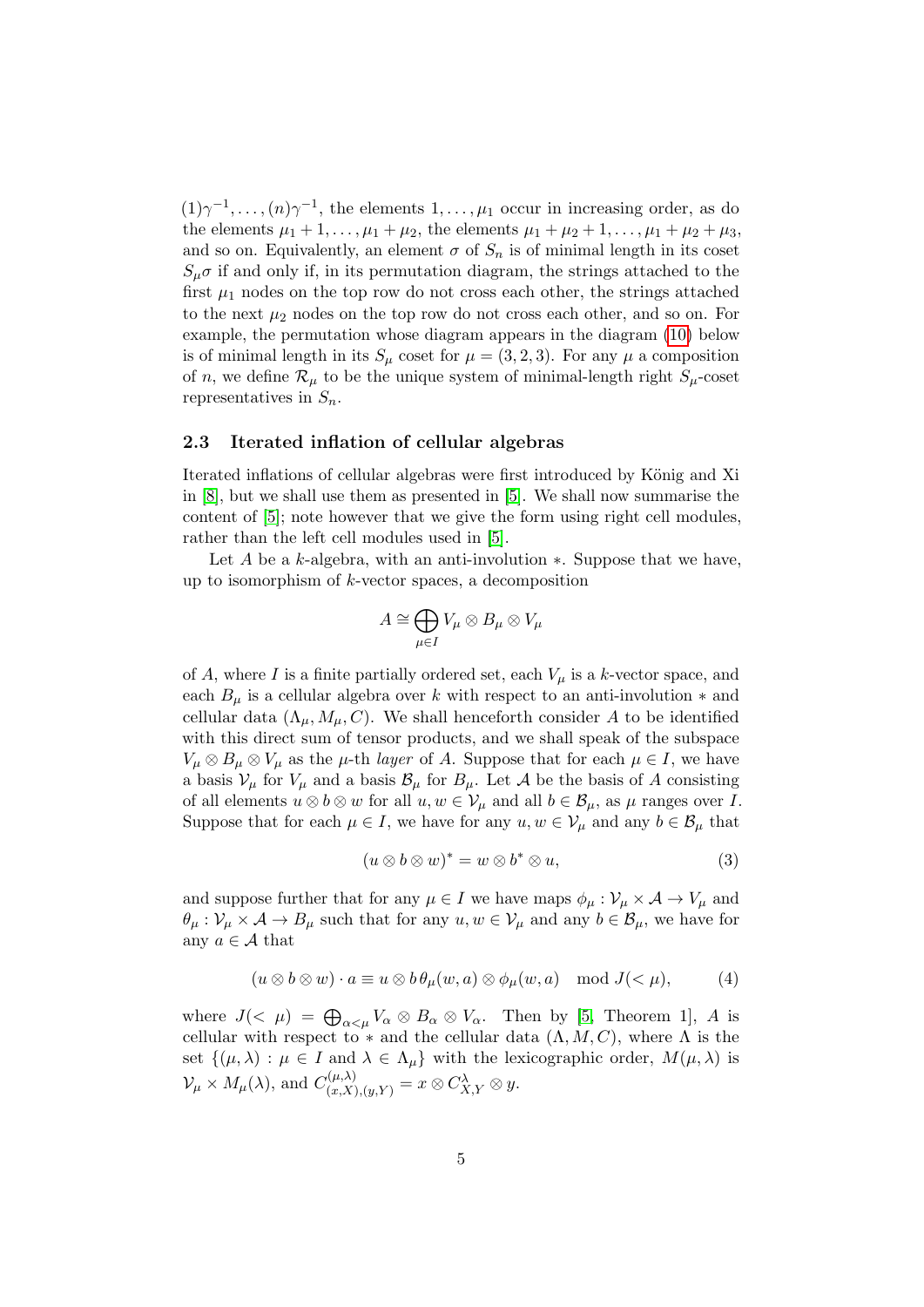Further by [5, Proposition 2], for each  $\mu \in I$  there is a unique  $B_{\mu}$ -valued k-bilinear form  $\psi_{\mu}$  on  $V_{\mu}$  such that for any  $u, w, x, y \in V_{\mu}$  and  $b, c \in B_{\mu}$  we have  $\psi_{\mu}(y, u) = \psi_{\mu}(u, y)^{*}$  and

$$
(x \otimes c \otimes y)(u \otimes b \otimes w) \equiv x \otimes c \psi_{\mu}(y, u)b \otimes w \mod J(< \mu).
$$
 (5)

Finally (see [5, Proposition 3]), let  $(\mu, \lambda) \in \Lambda$ , and let  $\Delta^{\lambda}$  be the right cell module of  $B_i$  corresponding to  $\lambda$ . The right cell module  $\Delta^{(\mu,\lambda)}$  of A may be obtained by equipping  $\Delta^{\lambda} \otimes V_{\mu}$  with the action given, for  $a \in \mathcal{A}$ ,  $x \in V_{\mu}$ and  $z \in \Delta^{\lambda}$ , by  $(z \otimes x)a = z \theta_{\mu}(x, a) \otimes \phi_{\mu}(x, a)$ . Moreover, if  $\langle \cdot, \cdot \rangle$  is the cell form on  $\Delta^{\lambda} \otimes V_{\mu}$  and  $\langle \cdot, \cdot \rangle_{\lambda}$  is the cell form on  $\Delta^{\lambda}$ , then for any  $x, y \in V_{\mu}$ and any  $z, v \in \Delta^{\lambda}$ , we have

$$
\langle z \otimes x, v \otimes y \rangle = \langle z \psi_{\mu}(x, y), v \rangle_{\lambda} = \langle z, v \psi_{\mu}(y, x) \rangle_{\lambda}.
$$
 (6)

## 3 Wreath product algebras

We recall the notion of the wreath product of an algebra with a symmetric group from [1]. Indeed, let A be a finite-dimensional unital associative  $k$ algebra. Consider the k-vector space  $kS_n \otimes A^{\otimes n}$ , and further let us write a pure tensor  $x \otimes a_1 \otimes a_2 \otimes \cdots \otimes a_n$  in this vector space as  $(x; a_1, a_2, \ldots, a_n)$ . Then we have a well-defined multiplication which is given by

$$
(\sigma; a_1, a_2, \dots, a_n)(\pi; b_1, b_2, \dots, b_n) =
$$

$$
(\sigma \pi; a_{(1)\pi^{-1}}b_1, a_{(2)\pi^{-1}}b_2, \dots, a_{(n)\pi^{-1}}b_n)
$$

for  $\sigma, \pi \in S_n$  and  $a_i, b_i \in A$ ; we define the *wreath product*  $A \wr S_n$  of A and  $S_n$ to be the unital associative k-algebra so obtained.

We assume that the reader is familiar with the notion of *diagram algebras*, for example the Brauer or Temperley-Lieb algebras. We can consider  $A\wr S_n$ to be a kind of diagram algebra. Indeed, we may represent a pure tensor  $(\sigma; a_1, a_2, \ldots, a_n)$  in  $A \wr S_n$ , where  $\sigma \in S_n$  and  $a_i \in A$ , by a diagram obtained by drawing the permutation diagram associated to  $\sigma$ , with the nodes of the bottom row replaced by the elements  $a_i$ . For example, if  $n = 5$  and  $\sigma = (1, 4, 3, 5, 2)$ , then we represent the element  $(\sigma; a_1, a_2, a_3, a_4, a_5)$  by



Such diagrams are useful for computing products, as we now show by an example. Indeed, keep  $n = 5$  and  $\sigma = (1, 4, 3, 5, 2)$ , and let  $\pi = (1, 3, 5)(2, 4)$ . Then to compute the product  $(\sigma; a_1, a_2, a_3, a_4, a_5)(\pi; b_1, b_2, b_3, b_4, b_5)$ , we draw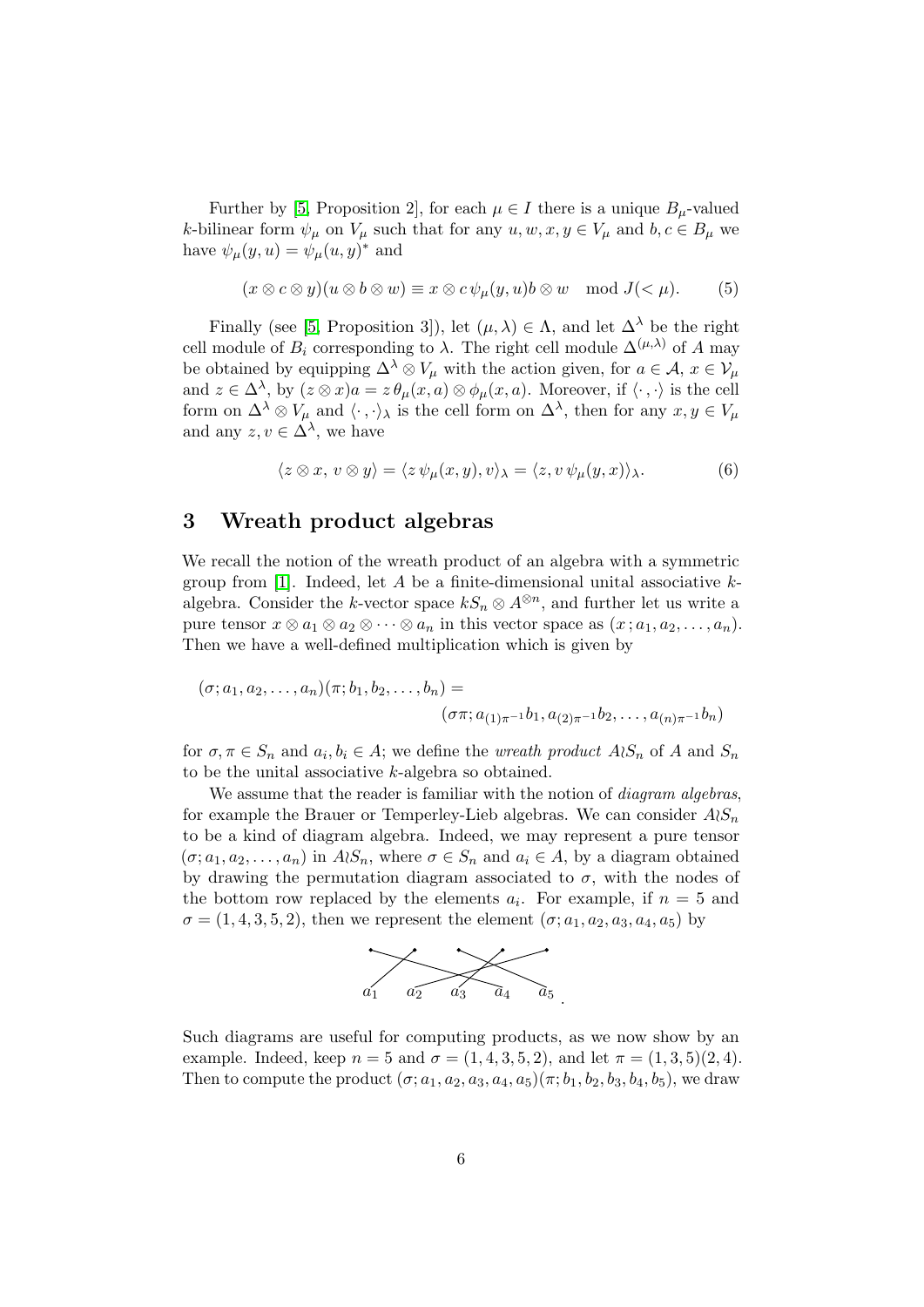the diagram corresponding to the first factor above the one corresponding to the second factor, to obtain



and we then slide each  $a_i$  down its string to meet some  $b_i$ , and then resolve the two connected permutation diagrams into a single diagram, to obtain



which corresponds to the element  $((1, 2, 3)(4, 5); a_5b_1, a_4b_2, a_1b_3, a_2b_4, a_3b_5),$ which is indeed the product of the two elements we started with.

Note that, unlike the usual diagram basis of the Brauer or Temperley-Lieb algebras, the set of all such diagrams is not a basis of  $A\wr S_n$ . A basis of such diagrams can be formed by fixing a basis  $\mathcal C$  of  $A$ , and then taking the set of all elements  $(\sigma; a_1, \ldots, a_n)$  for  $\sigma \in S_n$  and  $a_i \in \mathcal{C}$ ; however the product of two such basis elements will not in general be a scalar multiple of another basis element as is the case for the diagram basis of the Brauer or Temperley-Lieb algebras.

It is easy to show that there is a well-defined anti-involution  $*$  on  $A\wr S_n$ given by

$$
(\sigma; a_1, \dots, a_n)^* = (\sigma^{-1}; a^*_{(1)\sigma}, \dots, a^*_{(n)\sigma}), \tag{7}
$$

where  $\sigma \in S_n$  and  $a_1, \ldots, a_n \in A$ . In terms of diagrams, this map corresponds to the operation of taking a diagram, flipping it about the horizontal line half-way between its two rows of nodes (so that the elements  $a_i$  lie on the  $top$ row), replacing each element  $a_i$  with its image  $a_i^*$  under the anti-involution on  $A$ , and then sliding each element  $a_i^*$  to the bottom of its string.

Now there is a standard method of constructing modules for  $A\wr S_n$  from A-modules and symmetric group modules; see for example Section 3 of [1]. Indeed, let  $\mu$  be an *r*-part composition of *n*,  $X_1, \ldots, X_r$  be *A*-modules, and for each  $i = 1, \ldots, r$  let  $Y_i$  be a  $kS_{\mu_i}$  module. We write  $A \wr S_{\mu}$  for the subalgebra of  $A \wr S_n$  spanned by all elements  $(\sigma; a_1, \ldots, a_n)$  where  $a_i \in A$  and  $\sigma \in S_{\mu}$ . Then  $X_1^{\otimes \mu_1} \otimes \cdots \otimes X_r^{\otimes \mu_r} \otimes Y_1 \otimes \cdots \otimes Y_r$  is naturally a  $A \wr S_{\mu}$ -module via the action

$$
(x_1 \otimes \cdots \otimes x_n \otimes y_1 \otimes \cdots \otimes y_r)(\sigma; a_1, \ldots, a_n) =
$$
  

$$
x_{(1)\sigma^{-1}}a_1 \otimes \cdots \otimes x_{(n)\sigma^{-1}}a_n \otimes y_1\sigma_1 \otimes \cdots \otimes y_r\sigma_r,
$$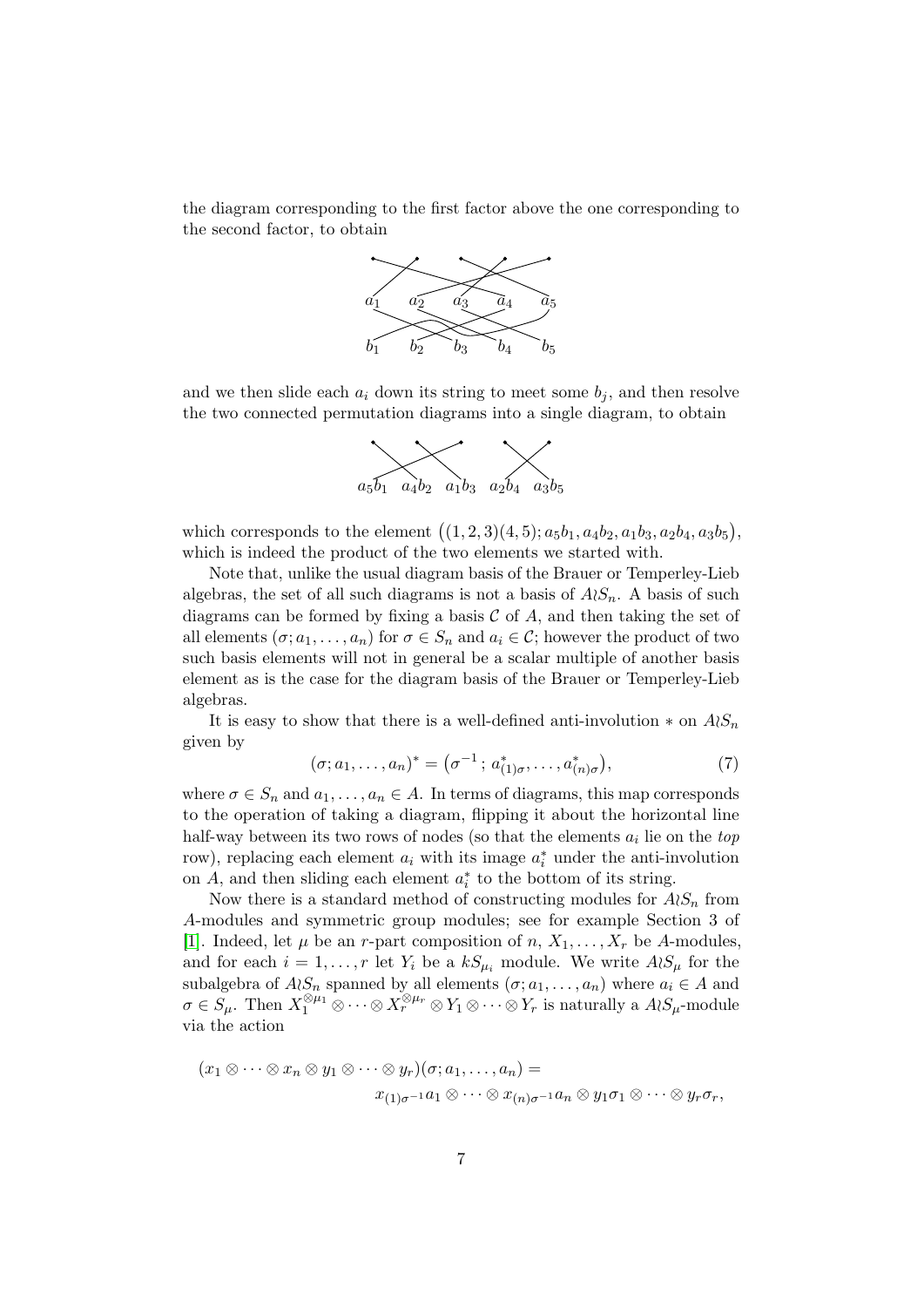where the elements  $\sigma_i \in S_{\mu_i}$  are such that under the natural identification of  $S_{\mu}$  with  $S_{\mu_1} \times \cdots \times S_{\mu_r}$ ,  $\sigma$  is identified with  $(\sigma_1, \ldots, \sigma_r)$ . Then inducing from  $A\wr S_\mu$  to  $A\wr S_n$  (that is, applying the functor  $-\otimes_{A\wr S_\mu} A\wr S_n$ ) yields a module which we may easily see is isomorphic as a  $k$ -vector space to

$$
X_1^{\otimes \mu_1} \otimes \cdots \otimes X_r^{\otimes \mu_r} \otimes Y_1 \otimes \cdots \otimes Y_r \otimes k \mathcal{R}_\mu,
$$
 (8)

where  $k\mathcal{R}_{\mu}$  is the vector space on the basis  $\mathcal{R}_{\mu}$  of minimal-length coset representatives, with the action given by

$$
(x_1 \otimes \cdots \otimes x_n \otimes y_1 \otimes \cdots \otimes y_r \otimes \gamma)(\sigma; a_1, \ldots, a_n) = x_{(1)\theta^{-1}}a_{(1)\zeta} \otimes \cdots \otimes x_{(n)\theta^{-1}}a_{(n)\zeta} \otimes y_1\theta_1 \otimes \cdots \otimes y_r\theta_r \otimes \zeta, \quad (9)
$$

where  $\gamma \in \mathcal{R}_{\mu}$ , and  $\zeta \in \mathcal{R}_{\mu}$  and  $\theta \in S_{\mu}$  are such that  $\gamma \sigma = \theta \zeta$ . Letting  $\underline{X}$ be the tuple  $(X_1, \ldots, X_r)$  and  $\underline{Y}$  be the tuple  $(Y_1, \ldots, Y_r)$ , we denote the module so obtained by  $\Theta^{\mu}(\underline{X}, \underline{Y})$ .

We now introduce a diagrammatic representation for certain pure tensors in the module  $\Theta^{\mu}(\underline{X}, \underline{Y})$  which provides a very convenient and intuitive understanding of the action of  $A\wr S_n$ . Indeed, let us take a pure tensor  $x_1 \otimes \cdots \otimes x_n \otimes y_1 \otimes \cdots \otimes y_r \otimes \gamma$  in (8), where  $\gamma \in \mathcal{R}_{\mu}$ . We represent this element by taking the permutation diagram of  $\gamma$ , labelling the nodes on its lower row from left to right with the elements  $x_{(1)\gamma^{-1}}, \ldots, x_{(n)\gamma^{-1}}$ , then linking together the first  $\mu_1$  nodes on the top row and labelling them with  $y_1$ , linking together the next  $\mu_2$  nodes on the top row and labelling the linked nodes with  $y_2$ , and so on. For example, take  $n = 8$ ,  $r = 3$ ,  $\mu = (3, 2, 3)$ , and  $\gamma = (2,3,6)(5,8,7)$  ( $\gamma$  may be seen to be an element of  $\mathcal{R}_{\mu}$  from its permutation diagram in  $(10)$ , since the strings associated to each  $y_i$  do not cross each other). We then represent the element

$$
x_1 \otimes x_2 \otimes x_3 \otimes x_4 \otimes x_5 \otimes x_6 \otimes x_7 \otimes x_8 \otimes y_1 \otimes y_2 \otimes y_3 \otimes \gamma
$$

by the diagram



Note that each  $x_i$  is connected to the  $i^{\text{th}}$  node on the top row. Note also that for each  $i = 1, 2, 3$ , the elements of  $X_i$  are attached to the strings associated to  $y_i$ . We thus identify  $\Theta^{\mu}(\underline{X}, \underline{Y})$  with the k-vector space spanned by diagrams consisting of the permutation diagram of some element of  $\mathcal{R}_{\mu}$  where (as in (10)) for each  $i = 1, ..., r$ , the  $(\mu_1 + \cdots + \mu_{i-1} + 1)$ <sup>th</sup> to  $(\mu_1 + \cdots + \mu_i)$ <sup>th</sup> nodes are connected to form a single block which is labelled by an element of  $Y_i$ , and where each node on the bottom row is replaced with an element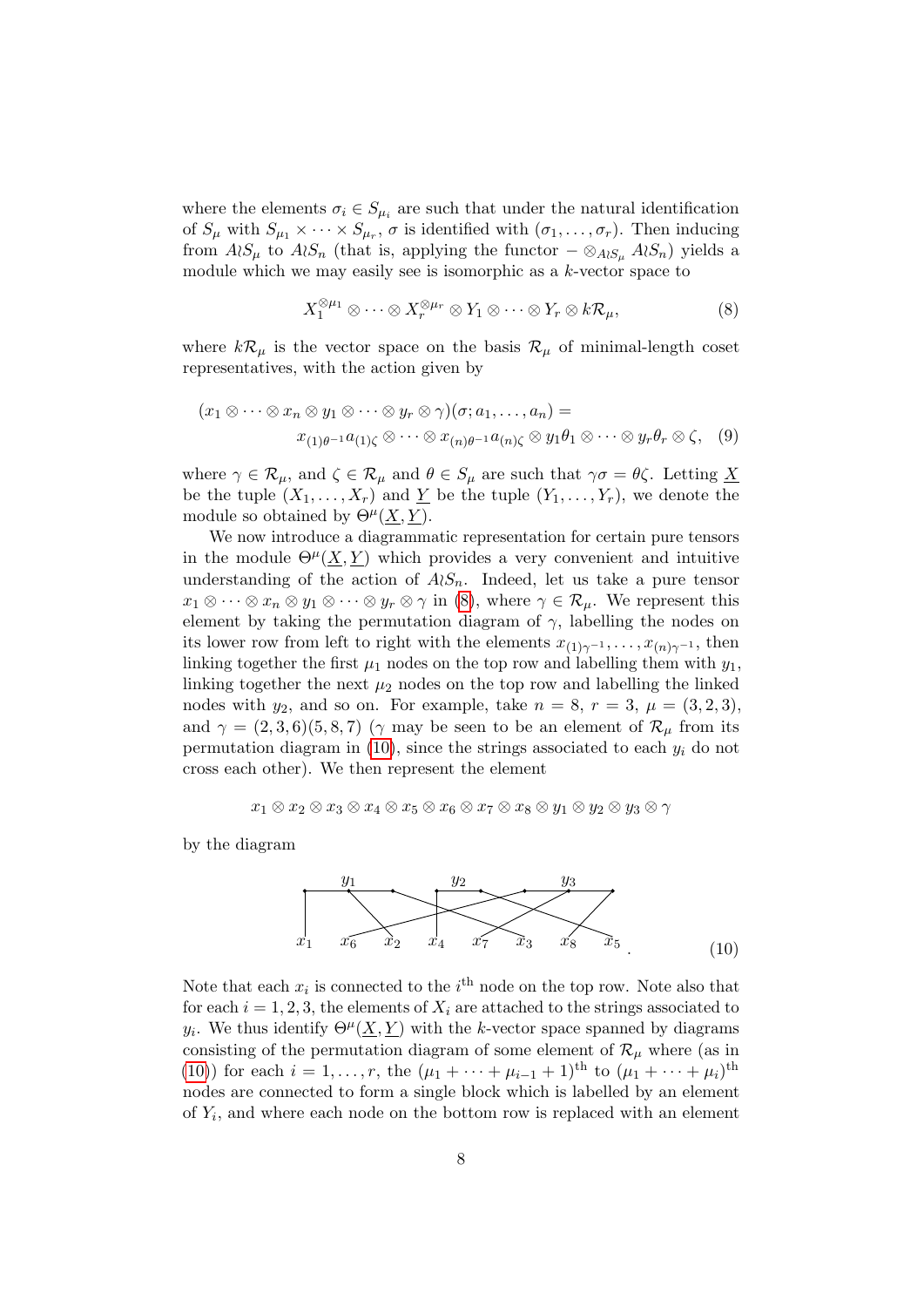of some  $X_j$  such that each top-row node in the i<sup>th</sup> block is connected to an element of  $X_i$  on the bottom row. We note that under this identification. the diagram in  $\Theta^{\mu}(\underline{X}, \underline{Y})$  whose top row has labels  $y_1$  to  $y_r$ , whose bottom row has labels  $u_1$  to  $u_n$ , and whose underlying permutation diagram is that of  $\gamma \in \mathcal{R}_{\mu}$  represents the pure tensor  $u_{(1)\gamma} \otimes \cdots \otimes u_{(n)\gamma} \otimes y_1 \otimes \cdots \otimes y_r \otimes \gamma$ . Further note that the set of all such diagrams is not linearly independent in  $\Theta^{\mu}(\underline{X}, \underline{Y})$ , and so they form a spanning set rather than a basis.

This diagram representation of  $\Theta^{\mu}(\underline{X}, \underline{Y})$  affords an intuitive realisation of the action of  $A\wr S_n$ , and we illustrate this by an example. Indeed, keeping  $n = 8, r = 3, \mu = (3, 2, 3)$  as above, let us consider the diagram



in  $\Theta^{\mu}(\underline{X}, \underline{Y});$  note that this diagram represents the pure tensor

 $u_3 \otimes u_6 \otimes u_8 \otimes u_1 \otimes u_5 \otimes u_2 \otimes u_4 \otimes u_7 \otimes$ 

$$
y_1 \otimes y_2 \otimes y_3 \otimes (1,3,8,7,4)(2,6). \tag{12}
$$

Now take the element

$$
((1,2,3)(4,6,8,7,5);a_1,a_2,a_3,a_4,a_5,a_6,a_7,a_8)
$$
\n(13)

of  $A\wr S_8$ , which is represented by the diagram

$$
a_1
$$
  $a_2$   $a_3$   $a_4$   $a_5$   $a_6$   $a_7$   $a_8$  (14)

The action of the element  $(14)$  on  $(11)$  is calculated as follows: we connect the diagram (14) below the diagram (11) to get



We slide each  $u_i$  down its string and simplify the drawing of the resulting partition diagram, to obtain

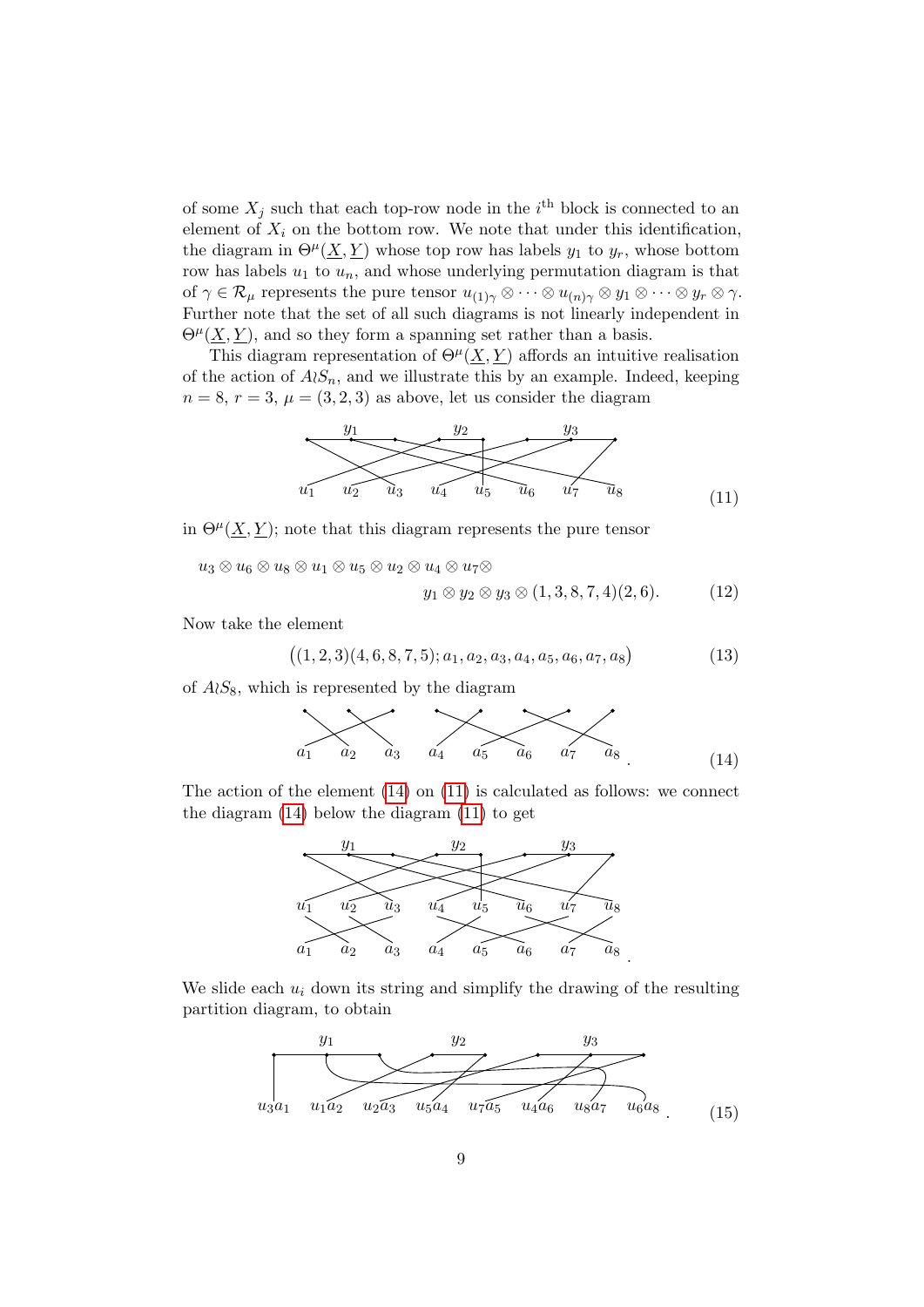The permutation encoded in the strings of this diagram is  $(2, 8, 5, 4)(3, 7, 6)$ , which has the factorisation  $(2, 8, 5, 4)(3, 7, 6) = (2, 3)(7, 8) \cdot (2, 7, 5, 4)(3, 8, 6)$ where  $(2, 3)(7, 8) \in S_\mu$  and  $(2, 7, 5, 4)(3, 8, 6) \in \mathcal{R}_\mu$ ; we represent this factorisation by redrawing the diagram (15) as



and we note that in the lower part of this diagram, which represents the permutation  $(2, 7, 5, 4)(3, 8, 6)$ , the strings associated to each  $y_i$  do not cross each other, which demonstrates that  $(2, 7, 5, 4)(3, 8, 6)$  is in  $\mathcal{R}_{\mu}$ . Now in the upper part of the diagram, the arrangement of strings encodes the permutation  $(2,3) \in S_3$  below both  $y_1$  and  $y_3$ , while the strings below  $y_2$ encode the identity permutation in  $S_2$ . We remove the upper part of the diagram and let these permutations act on their respective elements  $y_i$ , yielding



Under our mapping, this corresponds to the pure tensor

$$
u_3a_1 \otimes u_8a_7 \otimes u_6a_8 \otimes u_1a_2 \otimes u_5a_4 \otimes u_2a_3 \otimes u_7a_5 \otimes u_4a_6 \otimes
$$
  

$$
y_1(2,3) \otimes y_2 \otimes y_3(2,3) \otimes (2,7,5,4)(3,8,6),
$$

and by letting  $(x_1, x_2, x_3, x_4, x_5, x_6, x_7, x_8) = (u_3, u_6, u_8, u_1, u_5, u_2, u_4, u_7),$  $\sigma = (1, 2, 3), (4, 6, 8, 7, 5)$  and  $\gamma = (1, 3, 8, 7, 4), (2, 6)$ , and noting as above that then  $\gamma \sigma = (2, 8, 5, 4)(3, 7, 6) = (2, 3)(7, 8) \cdot (2, 7, 5, 4)(3, 8, 6)$  where  $(2, 3)(7, 8) \in S_\mu$  and  $(2, 7, 5, 4)(3, 8, 6) \in \mathcal{R}_\mu$ , we may verify that this is indeed the image of (12) under the action of (13) as given by (9). In the general case, for the  $A \wr S_n$ -module  $\Theta^{\mu}(\underline{X}, \underline{Y})$ , let d be the diagram formed from the permutation diagram of  $\gamma \in \mathcal{R}_{\mu}$  with labels  $y_1$  to  $y_r$  on the top row and labels  $u_1$  to  $u_n$  on the bottom row, and let a be the element  $(\sigma; a_1, \ldots, a_n)$  of  $A \wr S_n$ . Then we have  $\gamma \sigma = \theta \zeta$  where  $\theta \in S_\mu$  and  $\zeta \in \mathcal{R}_\mu$ , and so  $\theta$  corresponds to some element  $(\theta_1, \ldots, \theta_r)$  of  $S_{\mu_1} \times \cdots \times S_{\mu_r}$  under the canonical isomorphism. Then the image of  $d$  under the action of  $a$  is the diagram formed from the permutation diagram of  $\zeta$  with top row labels  $y_1\theta_1$  to  $y_r\theta_r$  and bottom row labels  $u_{(1)\sigma^{-1}}a_1$  to  $u_{(n)\sigma^{-1}}a_n$ ; we leave it to the reader to convince themselves that in this diagram the nodes of the  $i<sup>th</sup>$  block on the top row are connected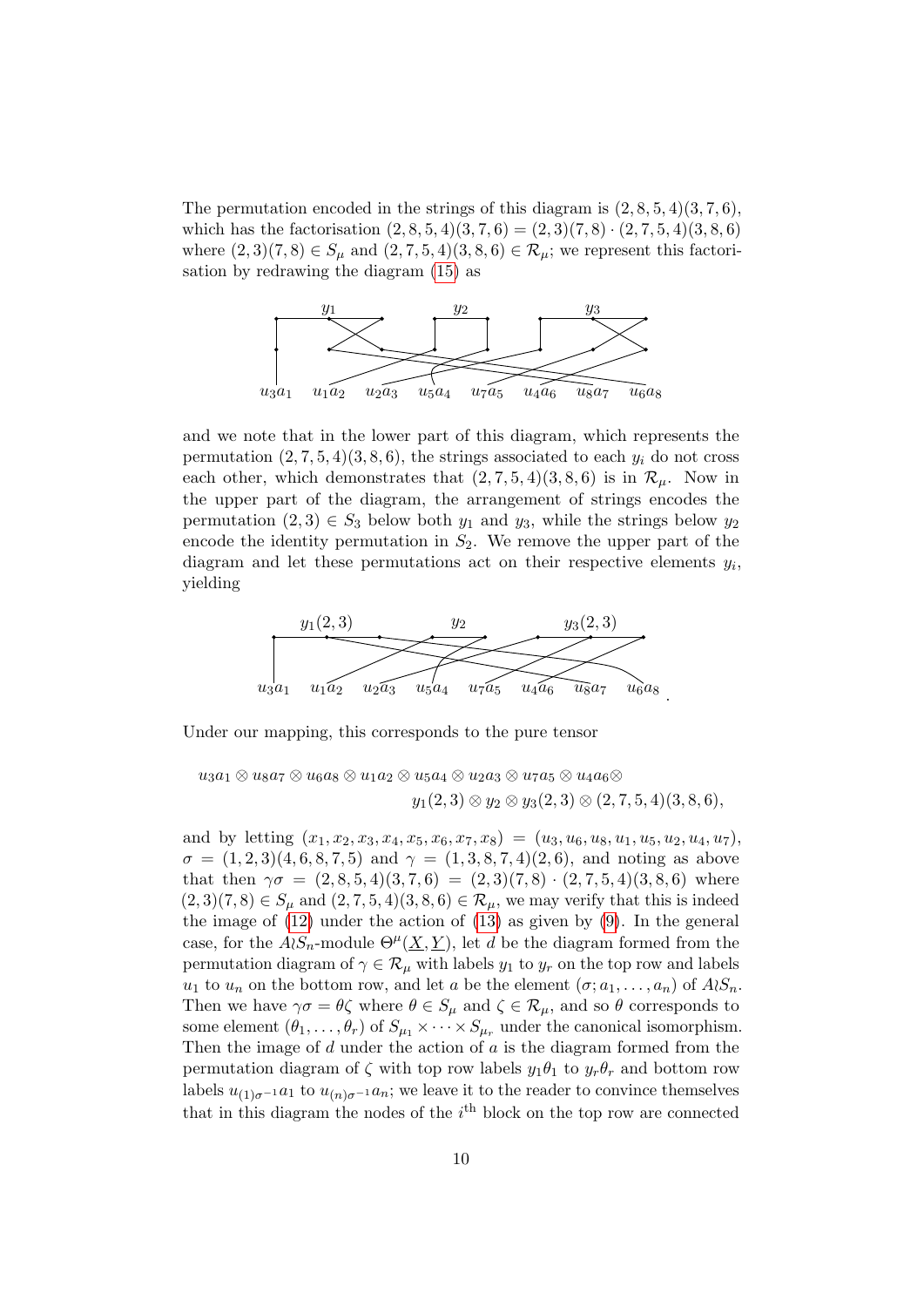to elements of  $X_i$ , and moreover that this diagram does indeed represent the action of a on the pure tensor of  $\Theta^{\mu}(\underline{X}, \underline{Y})$  represented by d.

The following result will allow us to prove that the wreath product of a cyclic cellular algebra with  $S_n$  is again cyclic cellular, thus obtaining the result of Geetha and Goodman (albeit in a weaker form due to the different ordering on the set of cell indices, as mentioned above).

**Proposition 2.** If  $X_1, \ldots, X_r$  are cyclic A-modules, and for each i,  $Y_i$  is a cyclic  $kS_{\mu_i}$ -module, then  $\Theta^{\mu}(\underline{X},\underline{Y})$  is a cyclic  $A\wr S_n$ -module for any r part composition  $\mu$  of n. Indeed, if  $x_i$  is a generator for  $X_i$  and  $y_i$  is a generator for  $Y_i$ , the diagram



(where each  $x_i$  appears  $\mu_i$  times) generates  $\Theta^{\mu}(\underline{X}, \underline{Y})$ .

*Proof.* Let  $d_0$  be the diagram in the proposition. It is easy to see that we may obtain any diagram in  $\Theta^{\mu}(\underline{X}, \underline{Y})$  by first applying an element  $(x; 1, \ldots, 1)$ of  $A \wr S_n$ , where  $x \in kS_\mu$ , in order to replace each element  $y_i$  in  $d_0$  with an arbitrary element of  $Y_i$ , then applying  $(\gamma; 1, \ldots, 1)$  for some  $\gamma \in \mathcal{R}_{\mu}$  to arrange the strings of the diagram, and finally applying an element  $(e; a_1, \ldots, a_n)$  to replace each element  $x_i$  with an arbitrary element of  $X_i$ . Since  $\Theta^{\mu}(\underline{X}, \underline{Y})$  is spanned by diagrams, the proof is complete.  $\Box$ 

## 4 The iterated inflation structure of the wreath product algebra

Remark 3. In this section, we work as in the rest of this article with a  $k$ -algebra A, where k is a field. In doing so, we are conforming to the set-up in the article [5] from which we obtain the crucial result on iterated inflations. However, it is straightforward to check that this result ([5, Theorem 1]) is still valid if we take  $k$  to be a commutative ring with 1. Further, the result on the cellularity of  $kS_n$  from [10] which we are using is also valid over a commutative ring with 1, and so it follows that Theorem 6 below is valid over a commutative ring with 1. However, for consistency with [5], we shall formally retain the assumption that  $k$  is a field.

Now we turn to the case where our interest lies. Let A be a cellular algebra with anti-involution  $*$  and cellular data  $(\Lambda, M, C)$ . We let  $r = |\Lambda|$ , and we fix a numbering of the elements of  $\Lambda$  as  $\lambda_1, \lambda_2, \ldots, \lambda_r$ , and moreover we choose this numbering such that  $\lambda_i > \lambda_j$  implies  $i < j$ , so that our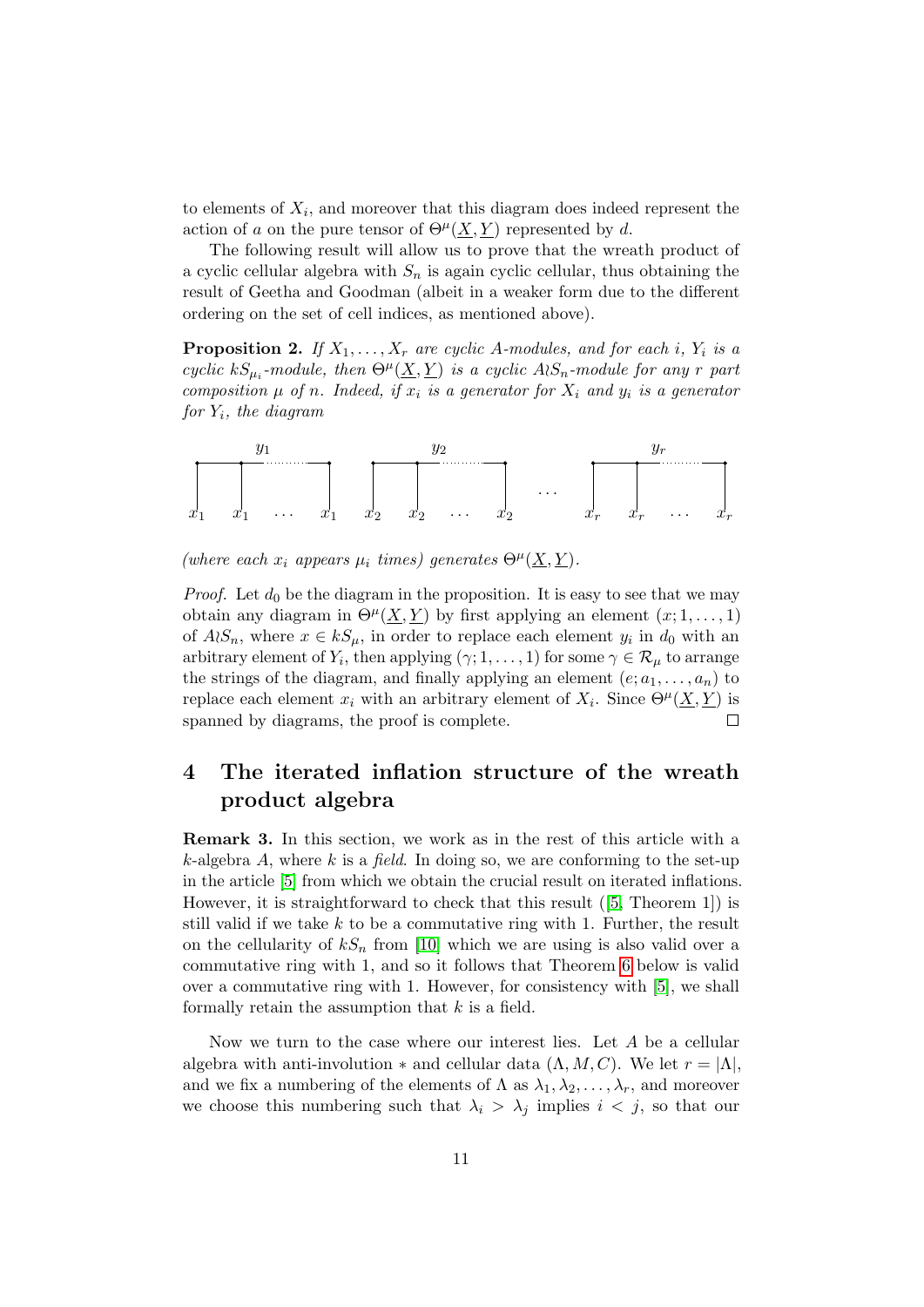numbering is in this sense compatible with the partial ordering on  $\Lambda$ . We write  $\Delta^{\lambda}$  for the right cell module associated to  $\lambda \in \Lambda$  as noted above. For convenience we may omit the cell index superscript from elements of the cellular basis, so we write  $C_{S,T}$  rather than  $C_{S,T}^{\lambda}$ . We have a basis of  $A \wr S_n$ consisting of all elements of the form  $(\sigma; C_{S_1,T_1}, \ldots, C_{S_n,T_n})$  where  $\sigma \in S_n$ and each  $C_{S_i,T_i}$  is some element of the cellular basis of A; note that we allow the elements  $C_{S_i,T_i}$  to be associated to different cell indices. We shall denote this basis by  $A$ . Now elements of  $A$  are represented by diagrams like, for example,

$$
C_{S_1,T_1} \quad C_{S_2,T_2} \quad C_{S_3,T_3} \quad C_{S_4,T_4} \quad C_{S_5,T_5} \tag{16}
$$

but we want a slightly different representation. Indeed, in the diagram (16), we replace each  $C_{S_i,T_i}$  with the pair  $S_i,T_i$ , and then move the  $S_i$  up to the top of the associated string, to get



We thus obtain a different way of representing elements of  $A$ , as diagrams of the form

$$
U_1 \t\t U_2 \t\t U_3 \t\t U_4 \t\t U_5\nW_1 \t\t W_2 \t\t W_3 \t\t W_4 \t\t W_5 \t\t(17)
$$

consisting of a permutation diagram where the nodes on the top and bottom rows are replaced with elements  $U_i, W_i \in \sqcup_{\lambda \in \Lambda} M(\lambda)$ , such that if  $U_i$  on the top row is connected to  $W_j$  on the bottom row, then we must have  $U_i, W_j \in M(\lambda)$  for some  $\lambda \in \Lambda$  (i.e.  $U_i$  and  $W_j$  lie in the same set  $M(\lambda)$ ). Note that the diagram (17) represents the element

$$
((1,3,5,4,2); C_{U_2,W_1}, C_{U_4,W_2}, C_{U_1,W_3}, C_{U_5,W_4}, C_{U_3,W_5}) \in A \wr S_5.
$$

Now given any such diagram, for each  $i \in \{1, ..., r\}$  we let  $\mu_i$  be the number of elements  $U_j$  such that  $U_j \in M(\lambda_i)$ . We thus obtain a composition  $\mu = (\mu_1, \ldots, \mu_r)$  of n (note that some of the parts  $\mu_i$  may be zero in general). We call this the *layer index* of the diagram, and also of the element of  $A$ which it represents. We let  $k\mathcal{A}_{\mu}$  be the k-span of all elements of A with layer index  $\mu$ , and we let  $I(n,r)$  be the set of all r-part compositions of n with non-negative integer entries. Then  $A \wr S_n = \bigoplus_{\mu \in I(n,r)} k \mathcal{A}_{\mu}$ . For a layer index  $\mu$ , we define a *half diagram of type*  $\mu$  to be a tuple  $(U_1, \ldots, U_n)$  of n elements of  $\Box_{\lambda \in \Lambda} M(\lambda)$ , such that there are exactly  $\mu_i$  elements of  $M(\lambda_i)$ for each *i*. We define  $V_\mu$  to be the set of all half diagrams of type  $\mu$ . Now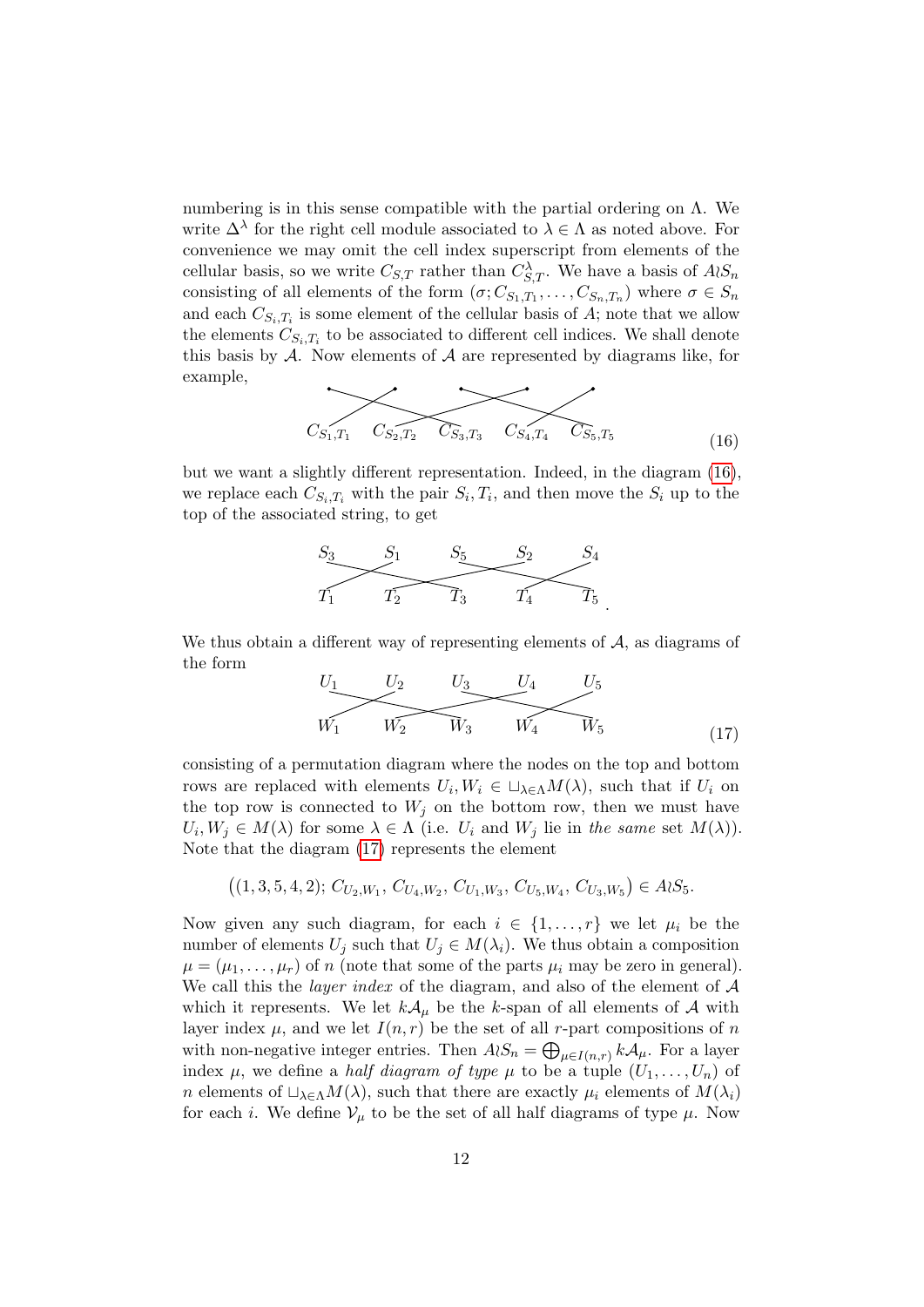if  $(U_1, \ldots, U_n)$  is a half diagram of type  $\mu$ , then we may easily see that there is a unique element  $\epsilon$  of  $\mathcal{R}_{\mu}$  such that  $(U_{(1)\epsilon},...,U_{(n)\epsilon})$  lies in the set  $M(\lambda_1)^{\mu_1} \times \cdots \times M(\lambda_r)^{\mu_r}$ ; we shall call this  $\epsilon$  the *shape* of the half diagram  $(U_1,\ldots,U_n).$ 

Let E be the diagram with top row  $U_1$  to  $U_n$ , bottom row  $W_1$  to  $W_n$ (reading from left to right), and where  $\sigma \in S_n$  is the permutation such that  $U_i$  is connected to  $W_{(i)\sigma}$ ; then E represents the element

$$
(\sigma: C[U_{(1)\sigma^{-1}}, W_1], \ldots, C[U_{(n)\sigma^{-1}}, W_n])
$$

where to ease the notation we allow ourselves to write  $C[U, W]$  for  $C_{U, W}$ . Suppose  $E$  has layer index  $\mu$ . We may decompose  $E$  into three pieces of data, namely the half diagrams  $(U_1, \ldots, U_n)$ ,  $(W_1, \ldots, W_n)$  of type  $\mu$ , formed from the top and bottom rows of E respectively, and the element  $(\pi_1, \ldots, \pi_r)$  of the group  $S_{\mu_i} \times \cdots \times S_{\mu_r}$  where  $\pi_i \in S_{\mu_i}$  is such that (counting from left to right) the  $j^{\text{th}}$  element of  $M(\lambda_i)$  on the top row is connected to the  $(j)\pi_i^{\text{th}}$ element of  $M(\lambda_i)$  on the bottom row; thus  $\pi_i$  records how the elements of  $M(\lambda_i)$  on the top row are connected to the elements of  $M(\lambda_i)$  on the bottom row. For example, suppose that  $r = 3$  and that the diagram (17) has layer index  $(3, 0, 2)$  with  $U_1, U_2, U_4 \in M(\lambda_1)$  and  $U_3, U_5 \in M(\lambda_3)$ . Then  $(\pi_1, \pi_2, \pi_3) = ((1, 3, 2), e, (1, 2))$  (note that e here is the unique element of the trivial group  $S_{\mu_2} = S_0$ . It is easy to see that if  $\epsilon, \delta$  are the shapes of  $(U_1, \ldots, U_n)$  and  $(W_1, \ldots, W_n)$  respectively, and further if  $\pi$  is the image of  $(\pi_1, \ldots, \pi_r)$  under the natural identification of  $S_{\mu_i} \times \cdots \times S_{\mu_r}$  with the Young subgroup  $S_{\mu}$  of  $S_n$ , then  $\sigma = \epsilon^{-1}\pi\delta$ . If we now let  $V_{\mu}$  be the k-vector space with basis  $V_{\mu}$ , then the above decomposition is easily seen to afford a k-linear bijection

$$
V_{\mu} \otimes kS_{\mu} \otimes V_{\mu} \longrightarrow k{\cal A}_{\mu}
$$

given by mapping

$$
(U_1,\ldots,U_n)\otimes \pi\otimes (W_1,\ldots,W_n),
$$

to

$$
(\epsilon^{-1}\pi\delta\,;\,C[U_{(1)(\epsilon^{-1}\pi\delta)^{-1}},W_1],\ldots,C[U_{(n)(\epsilon^{-1}\pi\delta)^{-1}},W_n])
$$

where  $\epsilon$  is the shape of  $(U_1, \ldots, U_n)$  and  $\delta$  is the shape of  $(W_1, \ldots, W_n)$ . We thus have a decomposition  $A_iS_n = \bigoplus_{\mu \in I(n,r)} V_\mu \otimes kS_\mu \otimes V_\mu$ , and this decomposition will allow us to exhibit the desired iterated inflation structure. For this, we need to equip the set  $I(n, r)$  with an ordering. Indeed, if  $\mu = (\mu_1, \ldots, \mu_r)$  and  $\alpha = (\alpha_1, \ldots, \alpha_r)$  are elements of  $I(n, r)$ , then we define  $\mu \geq_{\Lambda} \alpha$  to mean that for each  $q = 1, \ldots, r$  we have

$$
\sum_{\substack{i \text{ such that} \\ \lambda_i \ge \lambda_q}} \mu_i \ge \sum_{\substack{i \text{ such that} \\ \lambda_i \ge \lambda_q}} \alpha_i
$$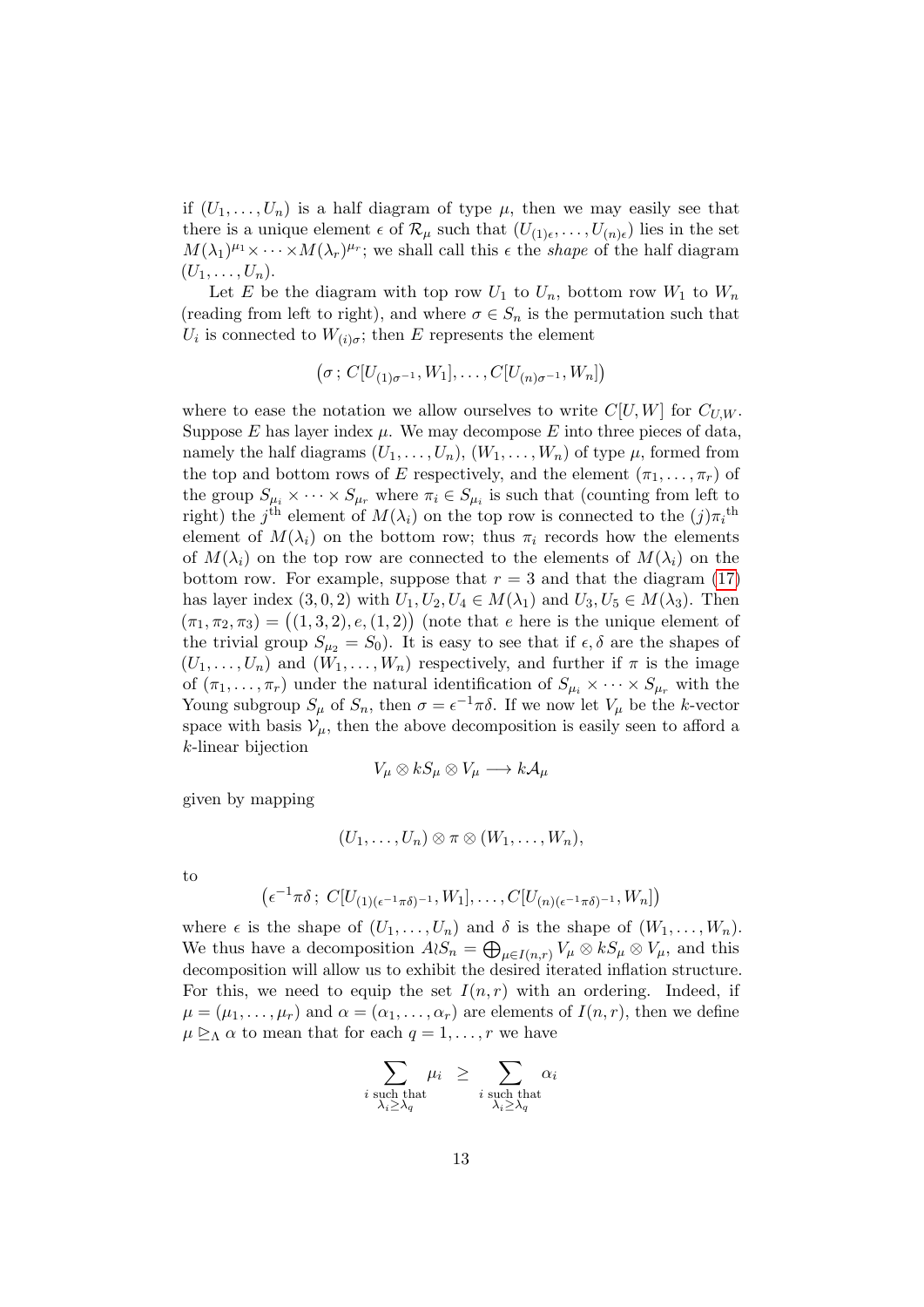(and of course we define  $\triangleright_{\Lambda}$  to match); we call this (partial) order the Λ-dominance order.

Now take  $V_\mu$  as above,  $B_\mu$  to be  $kS_\mu$  and  $\mathcal{B}_\mu$  to be  $S_\mu$ . We may easily see that our basis A is indeed the basis of  $A\wr S_n$  obtained from the bases  $V_\mu$  and  $\mathcal{B}_{\mu}$  as in section 2.3, and we shall now prove that our decomposition exhibits  $A\wr S_n$  as an iterated inflation with respect to the anti-involution given by (7) and the cellular structure on the algebras  $kS_u$  as in Proposition 1. Thus, we must prove that the equations (3) and (4) hold. The fact that equation (3) holds follows easily from the description of the anti-involution on  $A\wr S_n$ given after equation (7). To prove that (4) holds, we shall prove the slightly stronger result Proposition 5, below. First, we need a lemma, which will allow us to compare layer indices of elements of  $A \wr S_n$ .

**Lemma 4.** Suppose that we have  $s_1, \ldots, s_n, t_1, \ldots, t_n \in \{1, \ldots, r\}$  such that  $\lambda_{s_j} \geq \lambda_{t_j}$  in the poset  $\Lambda$  for each j. For each  $i = 1, \ldots, r$ , let  $\mu_i$  be the number of  $s_i$  which are equal to i and  $\alpha_i$  be the number of  $t_i$  which are equal to i. Let  $\mu = (\mu_1, \ldots, \mu_r)$  and  $\alpha = (\alpha_1, \ldots, \alpha_r)$  so that  $\alpha, \mu \in I(n, r)$ . Then  $\mu \geq_{\Lambda} \alpha$ , and if at least one of the inequalities  $\lambda_{s_j} \geq \lambda_{t_j}$  is strict then we have  $\mu \triangleright_{\Lambda} \alpha$ .

Proof. This lemma is nothing more than simple combinatorics. We need to show that

$$
\sum_{\substack{i \text{ such that} \\ \lambda_i \ge \lambda_q}} \mu_i \ge \sum_{\substack{i \text{ such that} \\ \lambda_i \ge \lambda_q}} \alpha_i
$$

.

But we have for each  $q = 1, \ldots, r$  that

$$
\sum_{\substack{i \text{ such that} \\ \lambda_i \ge \lambda_q}} \mu_i = |\{j : \lambda_{s_j} \ge \lambda_q\}|
$$

and

$$
\sum_{\substack{i \text{ such that} \\ \lambda_i \geq \lambda_q}} \alpha_i = |\{j : \lambda_{t_j} \geq \lambda_q\}|
$$

and since the set appearing in the right-hand side of the latter equation is a subset of the corresponding set in the first equation, we have the required inequality  $\mu \geq_{\Lambda} \alpha$ . If there is a strict inequality  $\lambda_{s_i} > \lambda_{t_i}$  we clearly have  $\mu \neq \alpha$  and hence  $\mu \triangleright_{\Lambda} \alpha$ .  $\Box$ 

**Proposition 5.** Let  $\mu \in I(n,r)$ , and let  $u = (U_1, \ldots, U_n)$ ,  $w = (W_1, \ldots, W_n)$ be elements of  $\mathcal{V}_{\mu}$  and  $\pi = (\pi_1, \ldots, \pi_r) \in S_{\mu}$  such that the element of A corresponding to the pure tensor  $u \otimes \pi \otimes w$  has layer index  $\mu$ . Further, let  $a = (\sigma; a_1, \ldots, a_n)$  be a pure tensor in  $A \wr S_n$ . Then we have  $(u \otimes \pi \otimes w) \cdot a \equiv$  $u \otimes \pi \theta_{\mu}(w, a) \otimes \phi_{\mu}(w, a)$  modulo elements of A of layer index strictly less (in the  $\Lambda$ -dominance order) than  $\mu$ , where  $\theta_{\mu}(w, a) \in S_{\mu}$  and  $\phi_{\mu}(w, a) \in V_{\mu}$ are independent of u and  $\pi$ .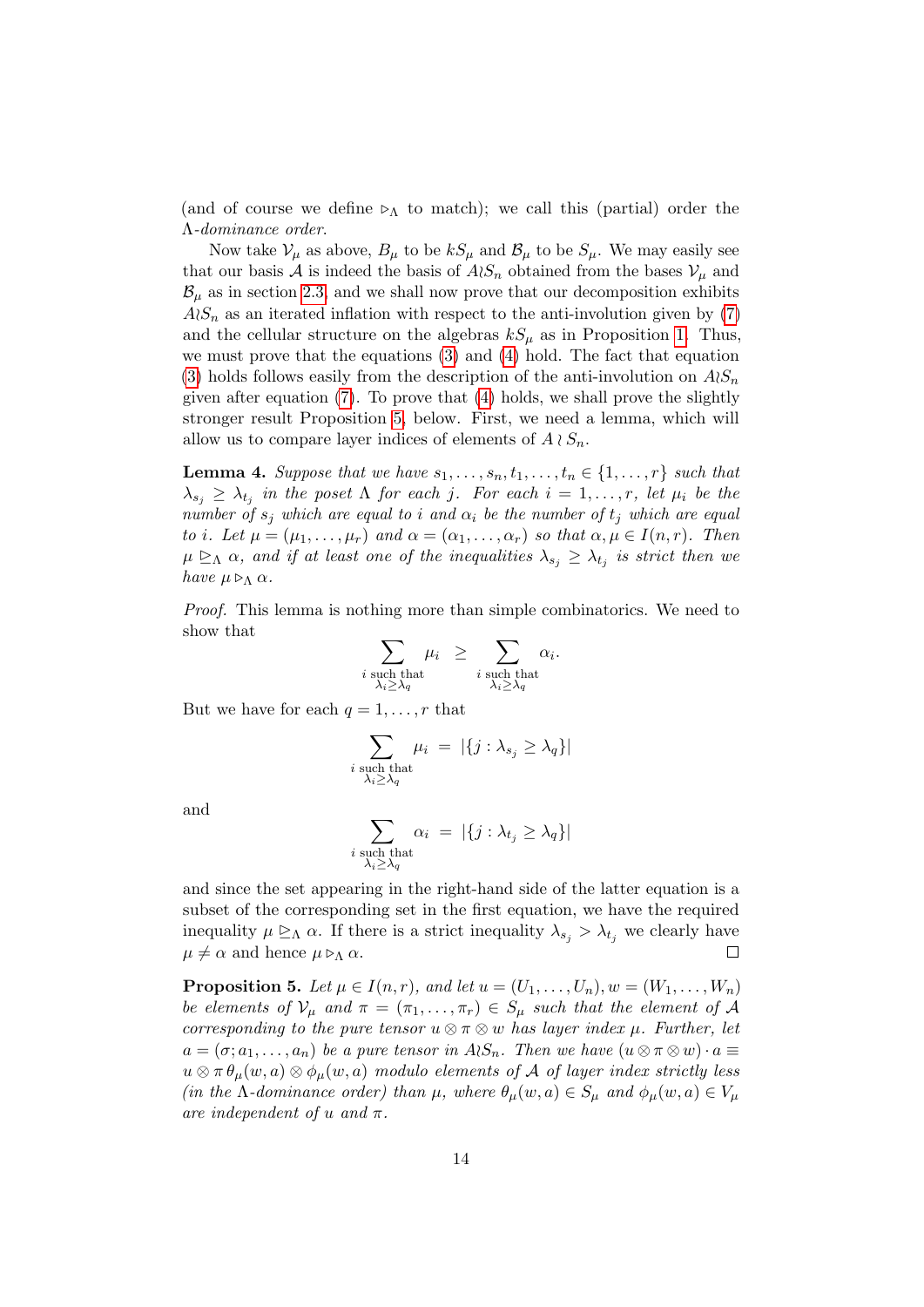Note that in the proposition we allow the a in  $\theta_{\mu}(w, a)$  and  $\phi_{\mu}(w, a)$  to be any pure tensor in  $A\wr S_n$  rather than just an element of A as required in  $(4).$ 

*Proof.* Let  $\epsilon, \delta \in \mathcal{R}_{\mu}$  be the shapes of u and w respectively, so that  $u \otimes \pi \otimes w$ corresponds to the element

$$
(\epsilon^{-1}\pi\delta\,;\,C[U_{(1)(\epsilon^{-1}\pi\delta)^{-1}},W_1],\ldots,C[U_{(n)(\epsilon^{-1}\pi\delta)^{-1}},W_n]).
$$

Then

$$
(u \otimes \pi \otimes w)(\sigma; a_1, \ldots, a_n) =
$$
  
\n
$$
(\epsilon^{-1}\pi\delta; C[U_{(1)(\epsilon^{-1}\pi\delta)^{-1}}, W_1], \ldots, C[U_{(n)(\epsilon^{-1}\pi\delta)^{-1}}, W_n])(\sigma; a_1, \ldots, a_n) =
$$
  
\n
$$
(\epsilon^{-1}\pi\delta\sigma; C[U_{(1)(\epsilon^{-1}\pi\delta\sigma)^{-1}}, W_{(1)\sigma^{-1}}]a_1, \ldots, C[U_{(n)(\epsilon^{-1}\pi\delta\sigma)^{-1}}, W_{(n)\sigma^{-1}}]a_n).
$$

For each  $i = 1, \ldots, n$ , let  $s_i \in \{1, \ldots, r\}$  be such that  $U_{(i)(\epsilon^{-1}\pi\delta\sigma)^{-1}}$ ,  $W_{(i)\sigma^{-1}} \in$  $M(\lambda_{s_i})$ . Then by (1) we have

$$
C[U_{(i)(\epsilon^{-1}\pi\delta\sigma)^{-1}},W_{(i)\sigma^{-1}}]a_i \equiv \sum_{X_i \in M(\lambda_{s_i})} R_{a_i}(W_{(i)\sigma^{-1}},X_i)C[U_{(i)(\epsilon^{-1}\pi\delta\sigma)^{-1}},X_i]
$$

modulo cellular basis elements of lower cell index. Using this, we see that  $(u \otimes \pi \otimes w)(\sigma; a_1, \ldots, a_n)$  is congruent to

$$
\sum_{X_1} \cdots \sum_{X_n} \left( \prod_{i=1}^n R_{a_i} \left( W_{(i)\sigma^{-1}}, X_i \right) \right) \left( \epsilon^{-1} \pi \delta \sigma \, ; \, C[U_{(1)(\epsilon^{-1} \pi \delta \sigma)^{-1}}, X_1], \dots, \right)
$$
\n
$$
C[U_{(n)(\epsilon^{-1} \pi \delta \sigma)^{-1}}, X_n] \right) \tag{18}
$$

modulo elements of  $A$  of the form

$$
\left(\epsilon^{-1}\pi\delta\sigma\,;C^{\lambda_{t_1}}[S_1,T_1],\ldots,C^{\lambda_{t_n}}[S_n,T_n]\right)
$$
\n
$$
(19)
$$

where for each *i* we have  $\lambda_{s_i} \geq \lambda_{t_i}$  and for at least one *i* this inequality is strict. Now let  $\alpha = (\alpha_1, \ldots, \alpha_r)$  be the layer index of (19). By Lemma 4 we have  $\mu \triangleright_{\Lambda} \alpha$ , so that  $(u \otimes \pi \otimes w)(\sigma; a_1, \ldots, a_n)$  is congruent to (18) modulo elements of lower layer index.

Now  $X_i$  lies in the same set  $M(\lambda_{s_i})$  as  $W_{(i)\sigma^{-1}}$ , and from this we may easily see that the shape of  $(X_1, \ldots, X_n)$  is the unique element  $\zeta$  of  $\mathcal{R}_{\mu}$  such that  $\delta \sigma = \theta \zeta$  for  $\theta \in S_{\mu}$ . Thus in (18) we have

$$
\begin{aligned} \left(\epsilon^{-1}\pi\delta\sigma\,;\ C[U_{(1)(\epsilon^{-1}\pi\delta\sigma)^{-1}},X_1],\ldots,C[U_{(n)(\epsilon^{-1}\pi\delta\sigma)^{-1}},X_n]\right) \\ &= \left(\epsilon^{-1}\pi\theta\zeta\,;\ C[U_{(1)(\epsilon^{-1}\pi\theta\zeta)^{-1}},X_1],\ldots,C[U_{(n)(\epsilon^{-1}\pi\theta\zeta)^{-1}},X_n]\right) \end{aligned}
$$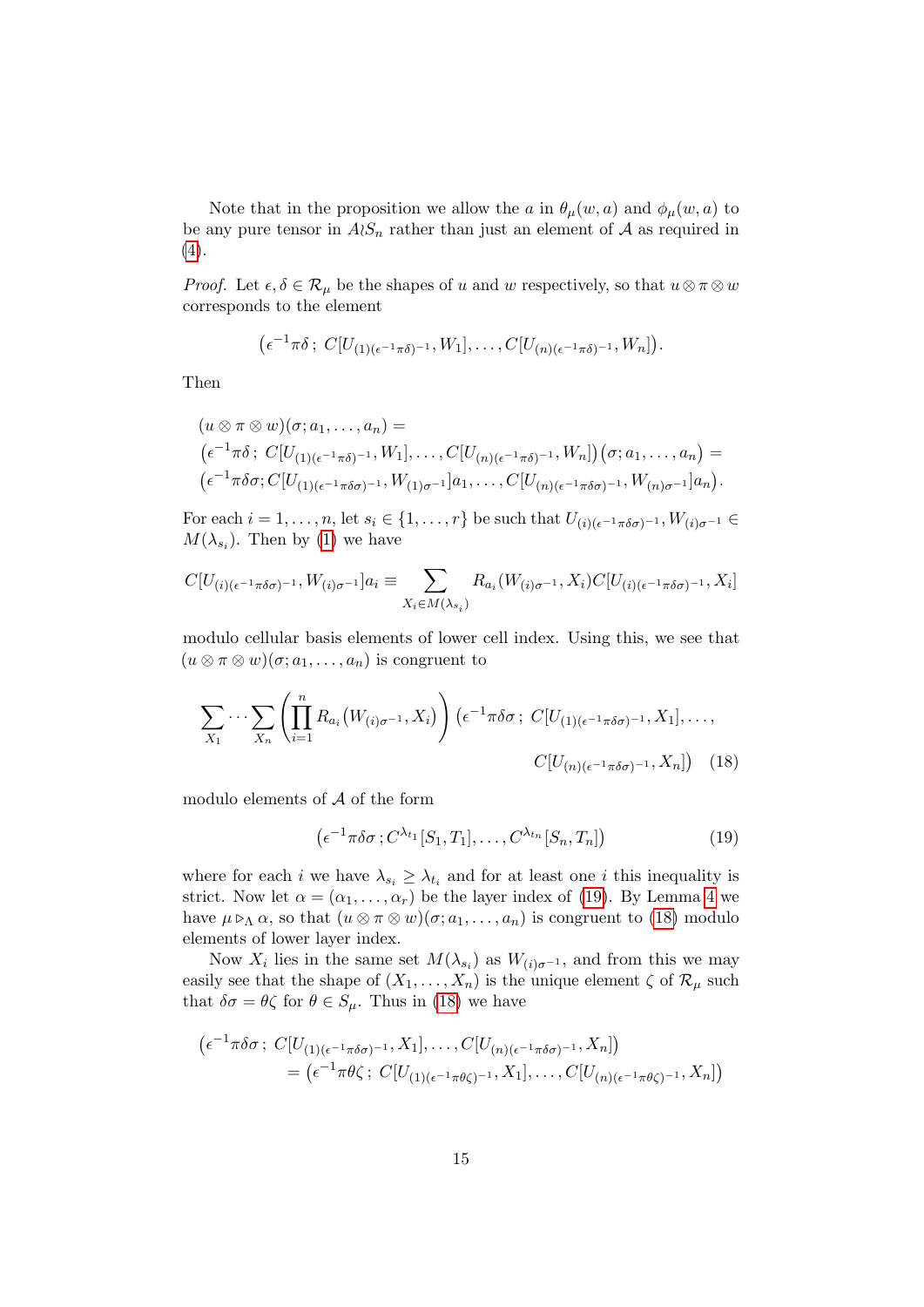which we now see corresponds to the pure tensor  $u \otimes \pi \theta \otimes (X_1, \ldots, X_n)$ , and hence (18) is equal to

$$
u \otimes \pi \theta \otimes \left( \sum_{X_1} \cdots \sum_{X_n} \left( \prod_{i=1}^n R_{a_i} (W_{(i)\sigma^{-1}}, X_i) \right) (X_1, \ldots, X_n) \right).
$$

Thus, setting  $\theta_\mu(w, a)$  to be the unique element  $\theta$  of  $S_\mu$  such that  $\delta \sigma = \theta \zeta$ for  $\zeta \in \mathcal{R}_{\mu}$  and  $\phi_{\mu}(w, a)$  to be

$$
\sum_{X_1} \cdots \sum_{X_n} \left( \prod_{i=1}^n R_{a_i} \big( W_{(i)\sigma^{-1}}, X_i \big) \right) (X_1, \dots, X_n), \tag{20}
$$

we see that  $(u \otimes \pi \otimes w)(\sigma; a_1, \ldots, a_n) \equiv u \otimes \pi \theta_\mu(w, a) \otimes \phi_\mu(w, a)$  modulo lower layers, and furthermore these values depend only on w and a, as required.  $\Box$ 

By the results in Section 2.3, we now have that  $A\wr S_n$  is a cellular algebra; further, we may use Proposition 1 to see that the set indexing the cell modules of  $A \wr S_n$  is the set of all pairs  $(\mu, (\nu_1, \ldots, \nu_r))$  where  $\mu$  is an r-component composition  $(\mu_1, \ldots, \mu_r)$  of n (recalling that  $r = |\Lambda|$ ), and  $\nu_i$  is a partition of  $\mu_i$ . Thus in any such pair we have  $\mu = (|\nu_1|, \ldots, |\nu_r|)$ , and so we lose no information if we omit the partition  $\mu$  from these pairs. Hence we may identify the set of cell indices of  $A\wr S_n$  with the set of all r-tuples  $(\nu_1, \ldots, \nu_r)$ of partitions such that  $|\nu_1| + \cdots + |\nu_r| = n$  (with  $\nu_i = ()$  allowed); such tuples are called *multipartitions* of n of *length*  $r$ . We now give a statement of the cellularity of  $A\wr S_n$ .

**Theorem 6.** Let A be a cellular algebra with anti-involution  $*$  and poset  $\Lambda$  of cell indices. Let  $\widehat{\mathcal{P}}_n^r$  denote the set of all multipartitions of n of length r. Then  $A\wr S_n$  is a cellular algebra with respect to a tuple of cellular data including the anti-involution given for  $\sigma \in S_n$  and  $a_1, \ldots, a_n \in A$  by

$$
(\sigma; a_1, \ldots, a_n)^* = (\sigma^{-1}; a^*_{(1)\sigma}, \ldots, a^*_{(n)\sigma})
$$

and also the poset consisting of  $\widehat{\mathcal{P}}_n^r$  with the following partial order: if  $(\nu_1, \ldots, \nu_r), (\eta_1, \ldots, \eta_r) \in \hat{\mathcal{P}}_n^r$  then the relation  $(\nu_1, \ldots, \nu_r) \geqslant (\eta_1, \ldots, \eta_r)$ means that either  $(|\nu_1|, \ldots, |\nu_r|) \trianglerighteq_{\Lambda} (|\eta_1|, \ldots, |\eta_r|)$  or that  $|\nu_i| = |\eta_i|$  and  $\nu_i \trianglelefteq$  $\eta_i$  for each i.

In the next section, we shall consider the cell modules which arise from this structure. In particular we shall follow the work of Geetha and Goodman by proving that if A is cyclic cellular, then so is  $A\wr S_n$ .

We conclude this section by remarking that the most natural partial order one might hope to have on the poset  $\widehat{\mathcal{P}}_n^r$  in Theorem 6 is the  $\Lambda$ -dominance order on multicompositions [3, Definition 3.1, (2)] (this is essentially an extension of the  $\Lambda$ -dominance order on compositions to multicompositions).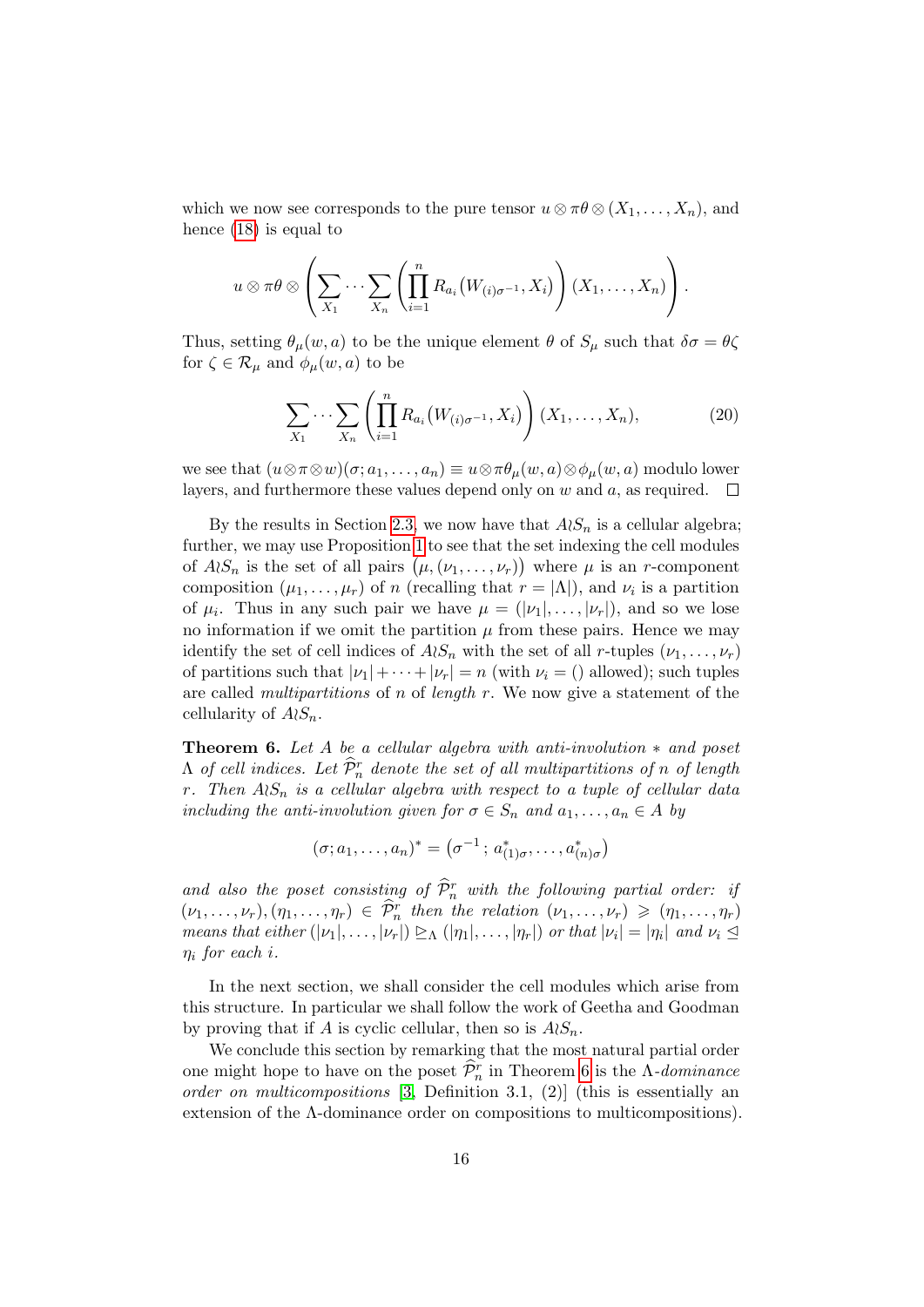We also note that, subject to the assumption that  $A$  is cyclic cellular, Geetha and Goodman obtained the  $\Lambda$ -dominance order in their cellularity result [3, Theorem 4.1. The order which we have obtained on  $\hat{\mathcal{P}}_n^r$  is somewhat crude compared to this more subtle dominance order, and thus provides less refined representation-theoretic information (we also note that the Λ-dominance order on multicompositions is not a refinement of the order we have obtained, due to the use of the reverse dominance order on partitions in the cellular structure for the group algebra of the symmetric group). This fact is a consequence of the use of the method of iterated inflations, and is due to the structure of the partial orders obtained via this method.

## 5 The cell and simple modules of the wreath product algebra

Recall that the cell modules  $\Delta^{\lambda_i}$  of A are indexed by the cell indices  $\lambda_1, \lambda_2, \ldots, \lambda_r$ . In the sequel we shall also allow ourselves to write  $\Delta^{\lambda_i}$  as  $\Delta(\lambda_i)$  when this makes our formulae more readable. We shall now consider the cell modules of  $A\wr S_n$ . We know that these are indexed by length r multipartitions of n; let  $(\nu_1, \ldots, \nu_r)$  be such a multipartition and  $\mu$  the composition  $(|\nu_1|, \ldots, |\nu_r|)$ , so that  $\mu_i = |\nu_i|$ . We shall show that the cell module  $\Delta^{(\nu_1,...,\nu_r)}$  is isomorphic to the module  $\Theta^{\mu}((\Delta^{\lambda_1},\ldots,\Delta^{\lambda_r}), (S^{\nu_1},\ldots,S^{\nu_r}))$  [3, Theorem 4.27].

Now we know from Proposition 1 and the results in section 2.3 that, as a k-vector space,  $\Delta^{(\nu_1,...,\nu_r)}$  may naturally be identified with

$$
S^{\nu_1} \otimes \cdots \otimes S^{\nu_r} \otimes V_{\mu}, \qquad (21)
$$

so let us consider the structure of the vector space  $V_\mu$ . Indeed, let  $\alpha_1, \ldots, \alpha_n$ be elements of  $\Lambda$  such that

$$
(\alpha_1, \ldots, \alpha_n) = (\underbrace{\lambda_1, \lambda_1, \ldots, \lambda_1}_{\mu_1 \text{ places}}, \underbrace{\lambda_2, \ldots, \lambda_2}_{\mu_2 \text{ places}}, \lambda_3, \ldots, \underbrace{\lambda_r, \ldots, \lambda_r}_{\mu_r \text{ places}}). \tag{22}
$$

Let  $(X_1, \ldots, X_n)$  be a half diagram in  $\mathcal{V}_{\mu}$ . Then the shape of  $(X_1, \ldots, X_n)$ is the unique element  $\gamma$  of  $\mathcal{R}_{\mu}$  such that  $(X_1, \ldots, X_n)$  lies in  $M(\alpha_{(1)\gamma^{-1}}) \times$  $\cdots \times M(\alpha_{n})_{\gamma^{-1}}$ . We now see that

$$
\mathcal{V}_{\mu} = \bigsqcup_{\gamma \in \mathcal{R}_{\mu}} M(\alpha_{(1)\gamma^{-1}}) \times \cdots \times M(\alpha_{(n)\gamma^{-1}})
$$

and hence if we identify the half diagram  $(X_1, \ldots, X_n)$  with the pure tensor  $C_{X_1} \otimes \cdots \otimes C_{X_n}$ , we obtain a natural identification of k-vector spaces

$$
V_{\mu} = \bigoplus_{\gamma \in \mathcal{R}_{\mu}} \Delta(\alpha_{(1)\gamma^{-1}}) \otimes \cdots \otimes \Delta(\alpha_{(n)\gamma^{-1}}). \tag{23}
$$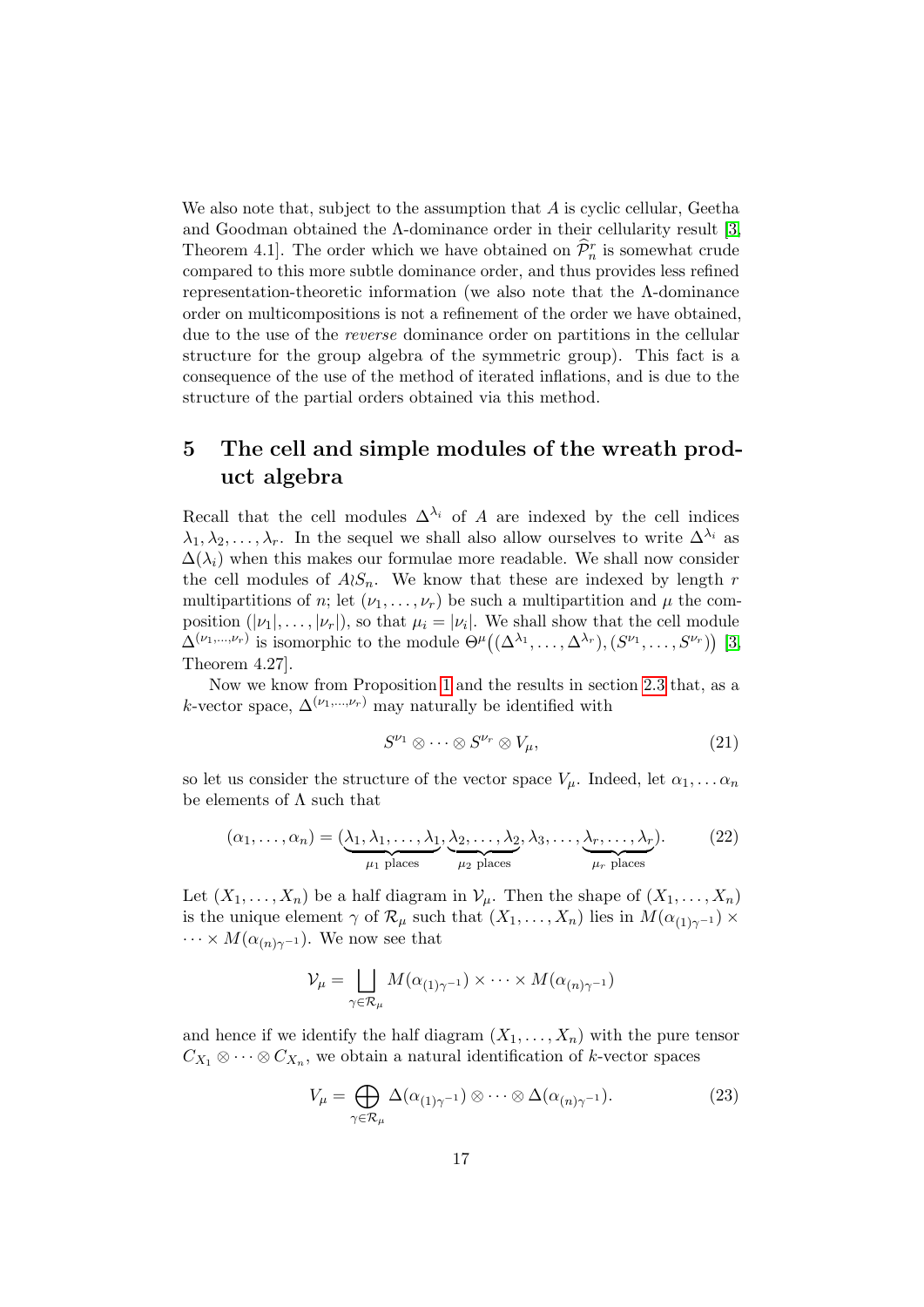We shall henceforth consider these two vector spaces to be thus identified; further, we shall abuse terminology and use the term pure tensor in  $V_{\mu}$  to mean any pure tensor in any of the summands in the right hand side of (23). For example, using (2), we can show easily using (20) that under the identification (23) we have

$$
\phi_{\mu}(C_{W_1} \otimes \cdots \otimes C_{W_n}, (\sigma; a_1, \ldots, a_n)) = C_{W_{(1)\sigma^{-1}}} a_1 \otimes \cdots \otimes C_{W_{(n)\sigma^{-1}}} a_n. (24)
$$

In light of (21), we shall further speak of a *pure tensor in*  $\Delta^{(\nu_1,...,\nu_r)}$  to mean any pure tensor of the form

$$
w_1\otimes\cdots\otimes w_r\otimes u_1\otimes\cdots\otimes u_n,
$$

where  $w_i \in S^{\nu_i}$  and  $u_1 \otimes \cdots \otimes u_n$  is a pure tensor in  $V_\mu$ . Using (24) and the expression for  $\theta_u(w, a)$  given near the end of the proof of Proposition 5, we may now verify that the map taking the pure tensor

$$
x_1 \otimes \cdots \otimes x_n \otimes y_1 \otimes \cdots \otimes y_r \otimes \gamma
$$
  
in  $\Theta^{\mu}((\Delta^{\lambda_1}, \ldots, \Delta^{\lambda_r}), (S^{\nu_1}, \ldots, S^{\nu_r}))$  (where  $\gamma \in \mathcal{R}_{\mu}$ ) to the pure tensor  

$$
y_1 \otimes \cdots \otimes y_r \otimes x_{(1)\gamma^{-1}} \otimes \cdots \otimes x_{(n)\gamma^{-1}}
$$

in  $\Delta^{(\nu_1,...,\nu_r)}$  is an isomorphism of  $A\wr S_n$ -modules (but note that in order to apply the formula given in section 2.3 for the action of an iterated inflation on its cell modules, the arguments w and a in  $\theta_\mu(w, a)$  and  $\phi_\mu(w, a)$  must be elements of the bases  $\mathcal A$  and  $\mathcal V_\mu$ , respectively). We may now use Proposition 2 and the fact that all Specht modules are cyclic to obtain the following result. Of course, this is a weaker result than the corresponding result in [3], since (as already mentioned) Geetha and Goodman obtain the Λ-dominance order on their cell indices.

**Proposition 7.** (compare [3, Theorem 4.1]) If A is cyclic cellular then so is  $A \wr S_n$ .

Now by equation (5), we know that the multiplication within each layer of  $A\wr S_n$  is determined by a bilinear form,  $\psi_\mu$ . Let  $(U_1,\ldots,U_n), (W_1,\ldots,W_n)$ be half diagrams in  $\mathcal{V}_{\mu}$ , so that  $u = C_{U_1} \otimes \cdots \otimes C_{U_n}$  and  $w = C_{W_1} \otimes \cdots \otimes C_{W_n}$ are pure tensors in  $V_\mu$ . Now by equation (5),

$$
(u \otimes e \otimes u)(w \otimes e \otimes w) \equiv u \otimes \psi_{\mu}(u, w) \otimes w \tag{25}
$$

modulo lower layers. The element  $u \otimes e \otimes u$  of  $A \otimes_{n} B_{n}$  is represented by the diagram

$$
\begin{array}{ccccccccc}\nU_1 & U_2 & \cdots & U_n \\
\downarrow & \downarrow & & \downarrow & & \vdots \\
U_1 & U_2 & \cdots & U_n & & & C_{U_1,U_1}C_{U_2,U_2} & \cdots & C_{U_n,U_n}\n\end{array}
$$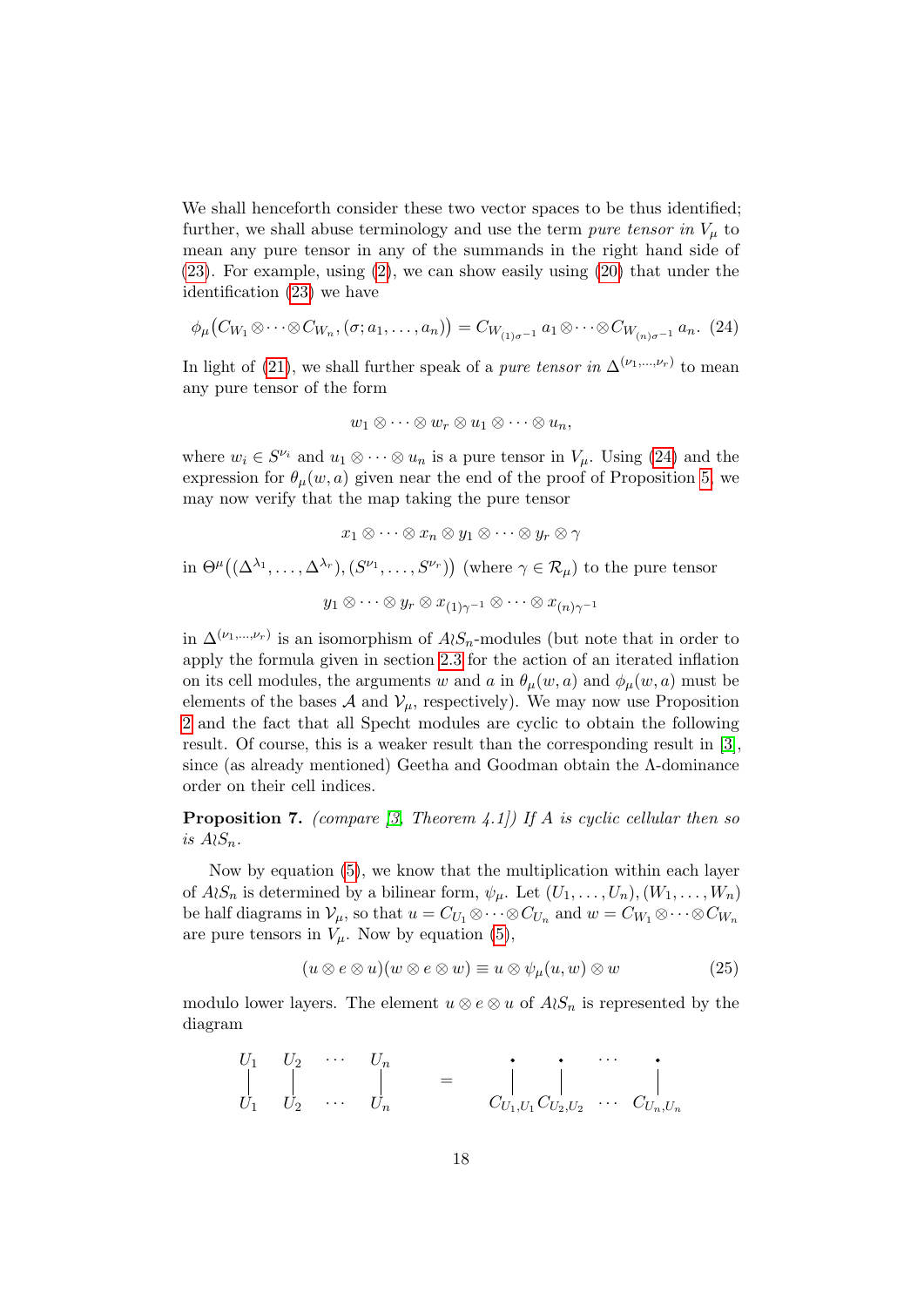and of course the element  $w \otimes e \otimes w$  is represented by a diagram which is the same except that each  $U$  is replaced with a  $W$ . Thus we find by concatenating and simplifying these diagrams that the product  $(u \otimes e \otimes u)(w \otimes e \otimes w)$ corresponds to

$$
\left.\sum_{U_{1},U_{1} \subset W_{1},W_{1}}\left.\prod_{U_{2},U_{2} \subset W_{2},W_{2}}\cdots\right.\left.\prod_{U_{n},U_{n} \subset W_{n},W_{n}}\right.\right\vert_{(26)}
$$

We may expand each of the products  $C_{U_j, U_j} C_{W_j, W_j}$  in terms of the cellular basis of  $A$  and use these expansions to write  $(26)$  as a linear combination of diagrams of the form



Now for  $j = 1, ..., n$ , let  $s_j$  be such that  $U_j \in M(\lambda_{s_j})$ . The we know that each product  $C_{U_j, U_j} C_{W_j, W_j}$  is a linear combination of cellular basis elements  $C_{X,Y}^{\lambda_{t_j}}$  where  $\lambda_{t_j} \leq \lambda_{s_j}$ . It follows by Lemma 4 that all such diagrams have layer index at most  $\mu$  (in the  $\Lambda$ -dominance order). Moreover, Lemma 4 also tells us that, if for any j the element  $W_j$  do not lie in  $M(\lambda_{s_j})$  (so that  $C_{U_j, U_j} C_{W_j, W_j}$  is a linear combination of cellular basis elements  $C_{X,Y}^{\lambda_{t_j}}$  where  $\lambda_{t_j} < \lambda_{s_j}$ , then all of the diagrams in the expansion have layer index strictly less than  $\mu$ , and hence by (25) we see that we must have  $\psi_{\mu}(u, w) = 0$  in this case. Suppose now that  $W_j \in M(\lambda_{s_j})$  for each j. By (2.4.1) in [4], we know that  $C_{U_j, U_j} C_{W_j, W_j}$  is congruent to  $\langle C_{U_j}, C_{W_j} \rangle C_{U_j, W_j}$  modulo cellular basis elements of lower cell index, where  $\langle \cdot, \cdot \rangle$  is the appropriate cell form. Using Lemma 4 as above, we see that (26) is congruent modulo lower layers to

$$
\langle C_{U_1}, C_{W_1} \rangle \langle C_{U_2}, C_{W_2} \rangle \cdots \langle C_{U_n}, C_{W_n} \rangle \begin{vmatrix} U_1 & U_2 & \cdots & U_n \\ \vdots & \vdots & \ddots & \vdots \\ W_1 & W_2 & \cdots & W_n \end{vmatrix},
$$

which represents the element  $\langle C_{U_1}, C_{W_1} \rangle \langle C_{U_2}, C_{W_2} \rangle \cdots \langle C_{U_n}, C_{W_n} \rangle$   $u \otimes e \otimes w$ , and hence we find that in this case

$$
\psi_{\mu}(u, w) = \langle C_{U_1}, C_{W_1} \rangle \langle C_{U_2}, C_{W_2} \rangle \cdots \langle C_{U_n}, C_{W_n} \rangle.
$$

Note in particular that  $\psi_{\mu}$  is thus in all cases k-valued. We can now use these values for  $\psi_{\mu}$ , together with equation (6) and Proposition 1 to compute the values of the cell form on the cell module  $\Delta^{(\nu_1,...,\nu_r)}$ ; indeed, if  $y_1 \otimes \cdots \otimes$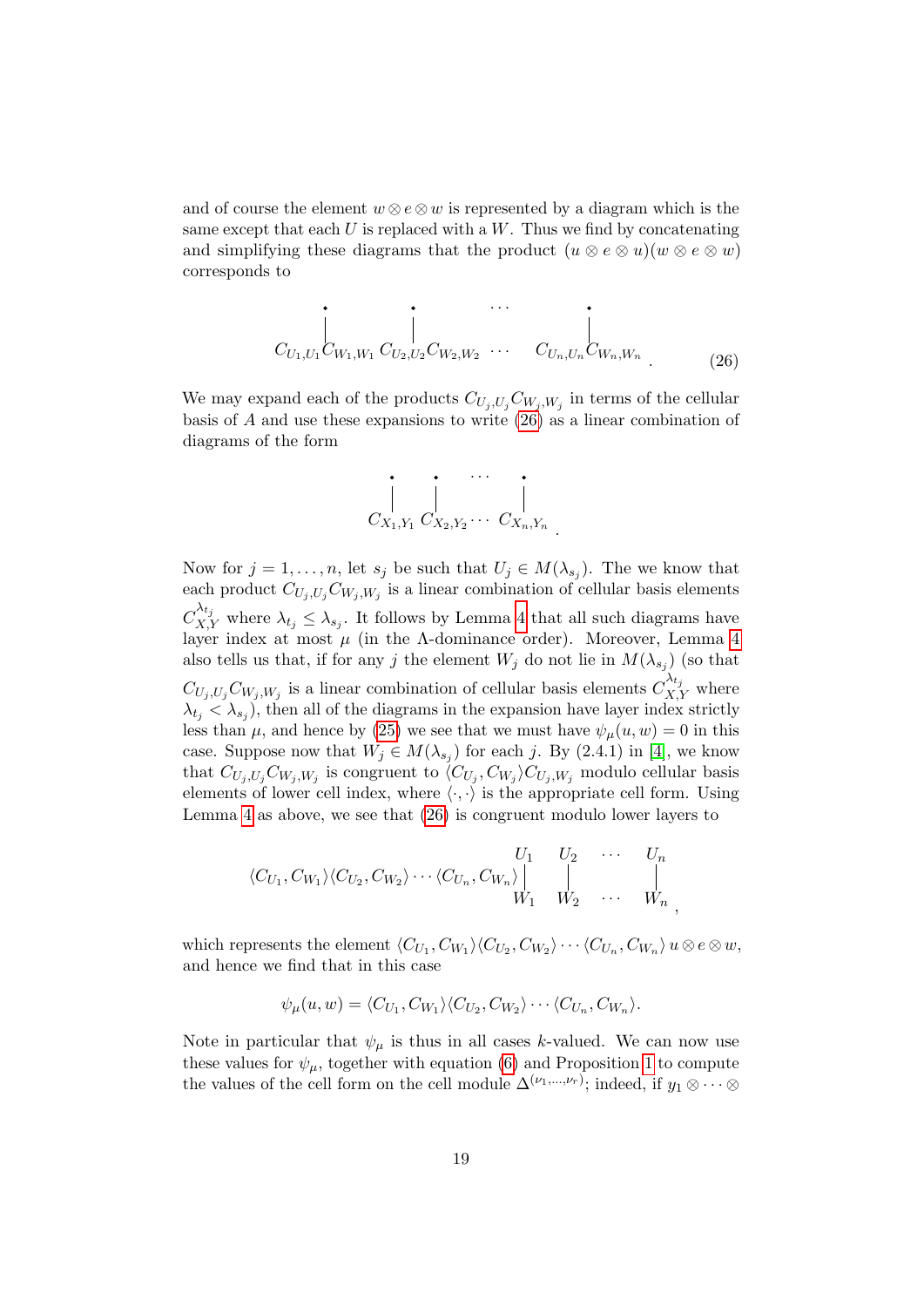$y_r \otimes u_1 \otimes \cdots \otimes u_n$  and  $z_1 \otimes \cdots \otimes z_r \otimes u_1 \otimes \cdots \otimes u_n$  are pure tensors in the cell module  $\Delta^{(\nu_1,...,\nu_r)}$ , then we see that

$$
\langle y_1 \otimes \cdots \otimes y_r \otimes u_1 \otimes \cdots \otimes u_n, z_1 \otimes \cdots \otimes z_r \otimes w_1 \otimes \cdots \otimes w_n \rangle =
$$
  

$$
\langle y_1, z_1 \rangle \cdots \langle y_r, z_r \rangle \langle u_1, w_1 \rangle \cdots \langle u_n, w_n \rangle
$$
 (27)

if  $u_j$  and  $w_j$  lie in the same  $\Delta(\lambda)$  for each  $i = 1, \ldots, n$ , and

$$
\langle y_1 \otimes \cdots \otimes y_r \otimes u_1 \otimes \cdots \otimes u_n, z_1 \otimes \cdots \otimes z_r \otimes w_1 \otimes \cdots \otimes w_n \rangle = 0 \qquad (28)
$$

otherwise.

Next we seek to describe the cell radical of  $\Delta^{(\nu_1,...,\nu_r)}$ . Using (21) and  $(23)$ , we have isomorphisms of k-vector spaces

$$
\Delta^{(\nu_1,\dots,\nu_r)} \cong S^{\nu_1} \otimes \dots \otimes S^{\nu_r} \otimes V_{\mu}
$$
  
\n
$$
\cong \bigoplus_{\gamma \in \mathcal{R}_{\mu}} S^{\nu_1} \otimes \dots \otimes S^{\nu_r} \otimes \Delta(\alpha_{(1)\gamma^{-1}}) \otimes \dots \otimes \Delta(\alpha_{(n)\gamma^{-1}}). \tag{29}
$$

For  $\gamma \in \mathcal{R}_{\mu}$ , let  $\Omega_{\gamma} = S^{\nu_1} \otimes \cdots \otimes S^{\nu_r} \otimes \Delta(\alpha_{(1)\gamma^{-1}}) \otimes \cdots \otimes \Delta(\alpha_{(n)\gamma^{-1}})$ . Now we see from (28) that if  $\gamma$ ,  $\beta$  are distinct elements of  $\mathcal{R}_{\mu}$  and  $u \in \Omega_{\gamma}$ ,  $w \in \Omega_{\beta}$ then  $\langle u, w \rangle = 0$ . It follows that, if we let  $R_{\gamma}$  be the radical of the restriction to  $\Omega_{\gamma}$  of  $\langle \cdot, \cdot \rangle$ , then the cell radical of  $\Delta^{(\nu_1,\dots,\nu_r)}$  is  $\bigoplus_{\gamma \in \mathcal{R}_{\mu}} R_{\gamma}$ .

Let us fix a basis in each  $\Delta^{\lambda}$  and each  $S^{\nu}$ ; from these bases we obtain a basis of pure tensors in each  $\Omega_{\gamma}$ . Let  $G_{\nu_i}$  be the Gram matrix of the cell form of  $S^{\nu_i}$  and  $G_{\alpha_i}$  be the Gram matrix of the cell form of  $\Delta^{\alpha_i}$ , with respect to our chosen bases. If we let  $B_{\gamma}$  be the Gram matrix of the restriction of the cell form to  $\Omega_{\gamma}$  with respect to our basis, then we see by (27) that  $B_{\gamma}$  is the matrix Kronecker product  $G_{\nu_1}\otimes \cdots \otimes G_{\nu_r}\otimes G_{\alpha_{(1)\gamma^{-1}}}\otimes \cdots \otimes G_{\alpha_{(n)\gamma^{-1}}}.$ By fixing some total order on the set  $R_{\gamma}$  and concatenating our bases of the  $\Omega_{\gamma}$  in this order, we obtain a basis of  $\Delta^{(\nu_1,...,\nu_r)}$ ; using (28), we see that its Gram matrix with respect to this basis is of block diagonal form with diagonal blocks  $B_{\gamma}$  for  $\gamma \in \mathcal{R}_{\mu}$ . From this we see (using the fact that the rank of the Kronecker product of two matrices is the product of their ranks) that the rank of the cell form on  $\Delta^{(\nu_1,...,\nu_r)}$  is  $|\mathcal{R}_\mu|$  times the product of the ranks of the cell forms of the cell modules  $S^{\nu_1}, \ldots, S^{\nu_r}, \Delta^{\alpha_1}, \ldots, \Delta^{\alpha_n}$ .

Now in constructing the basis of pure tensors for  $\Delta^{(\nu_1,...,\nu_r)}$  as above, we may choose our basis of each cell module of A and  $kS_n$  by taking a basis of the cell radical and extending this to a basis of the whole cell module. If we do this, then we see that an element  $y_1 \otimes \cdots \otimes y_r \otimes u_1 \otimes \cdots \otimes u_n$  of the basis of pure tensors for  $\Delta^{(\nu_1,\dots,\nu_r)}$  must lie in the cell radical if any  $y_i$  or  $u_i$  is an element of the cell radical of the cell module in which it lies. By the above calculation of the rank of the cell form on  $\Delta^{(\nu_1,...,\nu_r)}$ , we see that the number of such elements must be equal to the dimension of the cell radical, and so we have now found a basis of the cell radical inside a basis of the whole cell module.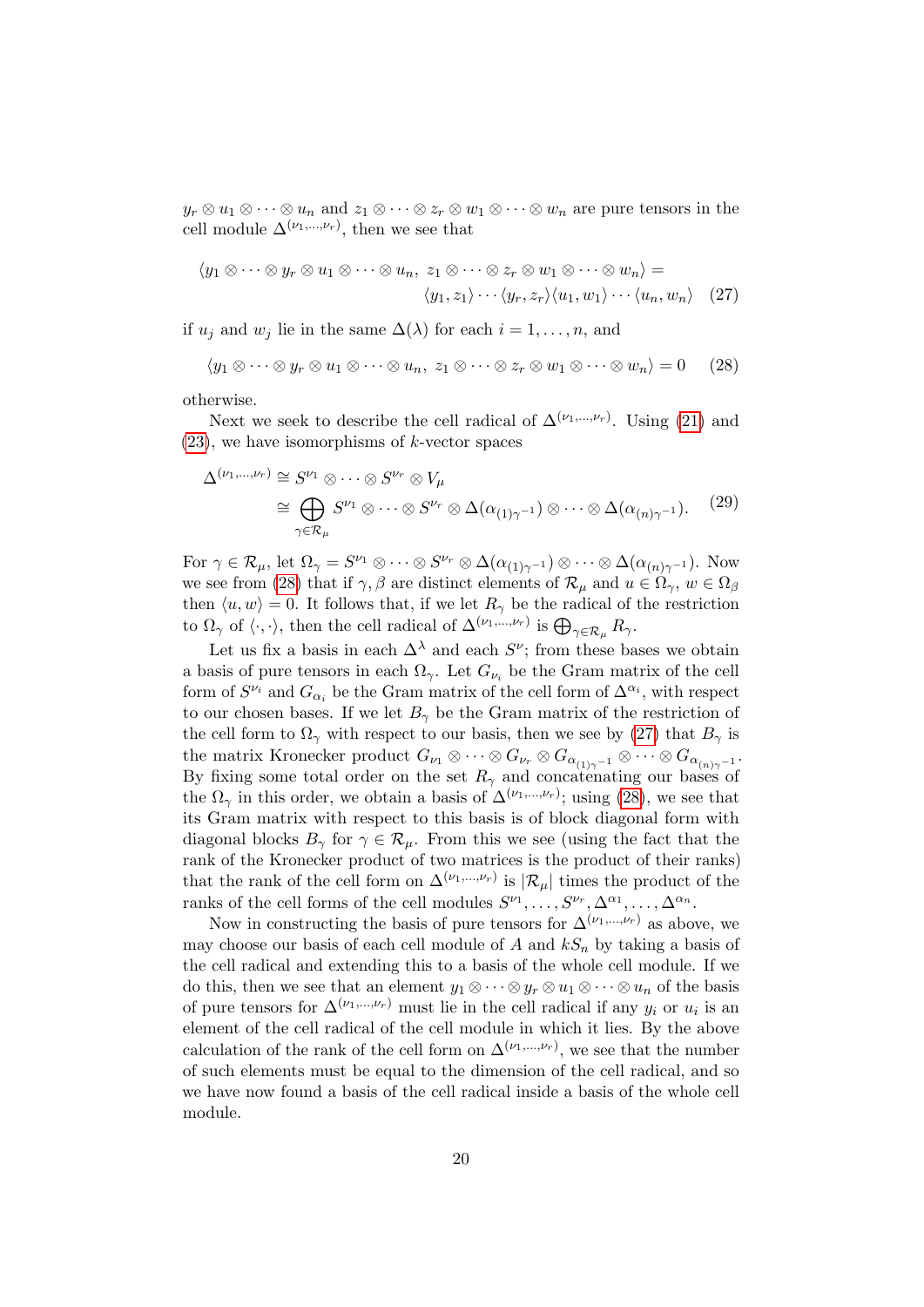We can now use the theory of cellular algebras from section 3 of [4] together with our basis of  $\Delta^{(\nu_1,...,\nu_r)}$  to deduce some results about the simple modules  $L^{(\nu_1,\dots,\nu_r)}$  and semisimplicity of  $A\wr S_n$ . These results are already known for wreath products  $A\wr S_n$  with A a general (i.e. not cellular) algebra given extra assumptions on the field (see for example [1, Lemma 3.4]), and in particular for the case  $k(G \otimes n) \cong (kG) \otimes n$  where G is a finite group (see for example Chapter 4 of [7] for the case where the field is algebraically closed). However, if A is cellular then our work shows that these results hold with no restriction on the field at all. Given the importance of cellular algebras in certain areas of representation theory we are confident that they will prove useful.

Recall that  $\Lambda_0$  indexes the simple modules of A. Let  $(\widehat{\mathcal{P}}_n^r)_0$  denote the set of elements  $(\nu_1, \ldots, \nu_r) \in \hat{\mathcal{P}}_n^r$  such that the cell radical of  $\Delta^{(\nu_1, \ldots, \nu_r)}$  is a proper submodule of  $\Delta^{(\nu_1,\dots,\nu_r)}$ , so that  $(\hat{\mathcal{P}}_n^r)_0$  indexes the simple modules of  $A\mathcal{S}_n$ . Recall that our field k has characteristic p, which may be zero or a prime.

**Theorem 8.** The set  $(\widehat{\mathcal{P}}_n^r)_0$  indexing the simple modules of  $A \wr S_n$  consists exactly of those  $(\nu_1, \ldots, \nu_r) \in \hat{\mathcal{P}}_n^r$  such that  $\nu_i = ()$  whenever  $\lambda_i \in \Lambda \setminus \Lambda_0$  and all  $\nu_i$  are p-restricted (recall that () is p-restricted for any p).

In light of Theorem 8, we see that if we let s be the number of simple modules of A and we let  $\hat{\lambda}_1, \hat{\lambda}_2, \cdots, \hat{\lambda}_s$  be the subsequence of the sequence  $\lambda_1, \lambda_2, \ldots, \lambda_r$  consisting of the elements of  $\Lambda_0$ , then the simple  $A \wr S_n$ -modules may in fact be indexed by the set  $\widehat{\mathcal{P}}_n^s(p)$  consisting of all length s multipartitions of  $n$  with  $p$ -restricted entries. The main idea of the following theorem is well known: see [9, p.204] and also [1, Proposition 3.7] and [3, Theorem 4.25]. As mentioned above, the version presented here is notable for its lack of conditions on the field.

**Theorem 9.** Let  $(\nu_1, \ldots, \nu_r) \in (\hat{\mathcal{P}}_n^r)_0$ . Then corresponding to the isomorphism  $(29)$ , we have an isomorphism of k-vector spaces

$$
L^{(\nu_1,\dots,\nu_r)} \cong \bigoplus_{\gamma \in \mathcal{R}_{\mu}} D^{\nu_1} \otimes \cdots \otimes D^{\nu_r} \otimes L^{\alpha_{(1)\gamma-1}} \otimes \cdots \otimes L^{\alpha_{(n)\gamma-1}}
$$

(where  $\alpha_1, \ldots, \alpha_n$  are as in (22)). Moreover,  $L^{(\nu_1, \ldots, \nu_r)}$  has a representation by diagrams of the form (11) in exactly the same way as  $\Delta^{(\nu_1,...,\nu_r)}$ , by simply using elements of  $D^{\nu_i}$  rather than  $S^{\nu_i}$  and elements of  $L^{\alpha_i}$  rather than  $\Delta^{\alpha_i}$ ; the action on such diagrams is exactly the same as described above. We thus see that  $L^{(\nu_1,\dots,\nu_r)}$  is isomorphic as an  $A\wr S_n$ -module to  $\Theta^{\mu}((L^{\lambda^1},\ldots,L^{\lambda^r}), (D^{\nu_1},\ldots,D^{\nu_r}))$ , where  $\mu=(|\nu_1|,\ldots,|\nu_r|)$  (a composition of n), and for convenience we let  $L^{\lambda} = 0$  for  $\lambda \in \Lambda \setminus \Lambda_0$ .

We thus see that if we index the simple modules by  $\widehat{\mathcal{P}}_n^s(p)$  as above, then the simple indexed by  $(\hat{\nu}_1, \ldots, \hat{\nu}_s)$  (where each  $\hat{\nu}_i$  is thus a *p*-restricted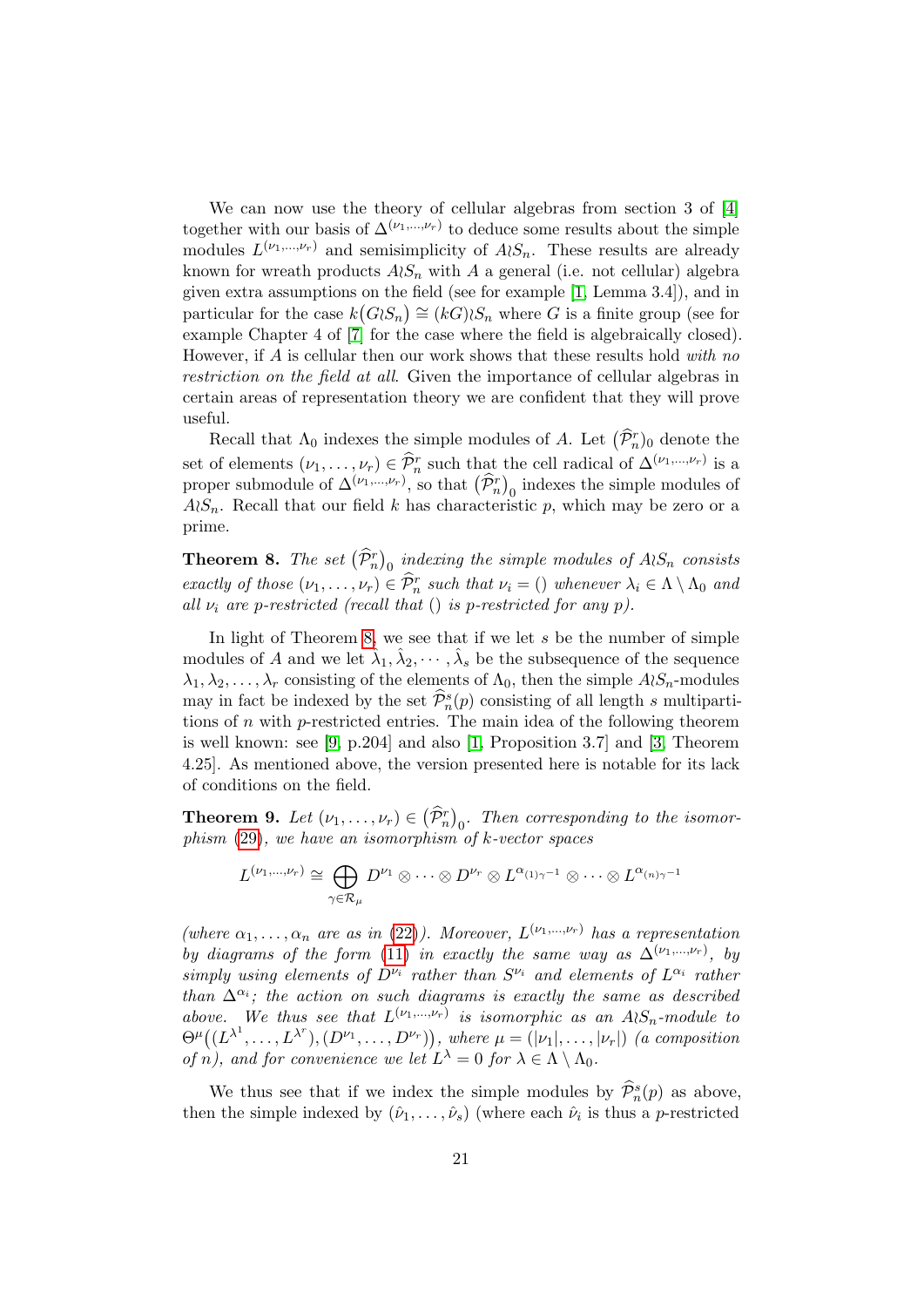partition) is isomorphic to  $\Theta^{\hat{\mu}}((L^{\hat{\lambda}^1},..., L^{\hat{\lambda}^s}), (D^{\hat{\nu}_1},..., D^{\hat{\nu}_s}))$ , where  $\hat{\mu} =$  $(|\hat{\nu}_1|, \ldots, |\hat{\nu}_s|).$ 

**Theorem 10.** Let  $(\nu_1, \ldots, \nu_r) \in (\hat{\mathcal{P}}_n^r)_0$ . Then we have  $L^{(\nu_1, \ldots, \nu_r)} \cong \Delta^{(\nu_1, \ldots, \nu_r)}$ if and only if  $D^{\nu_i} \cong S^{\nu_i}$  for each  $i = 1, \ldots, r$  and whenever we have  $\nu_i \neq ()$ we have  $\tilde{L}^{\lambda_i} \cong \Delta^{\lambda_i}$ .

Our final result is a criterion for semisimplicity; compare [1, Lemma 3.5].

**Theorem 11.** If A is a cellular algebra, then  $A\wr S_n$  is semisimple if and only if both  $kS_n$  and A are semisimple.

#### Acknowledgements

The author is grateful to his Ph.D. supervisor, Rowena Paget, for numerous helpful conversations about this article and its contents. The author is also grateful to the referee for a number of suggestions which have improved this article. In particular, the referee suggested the use of the  $\Lambda$ -dominance order, instead of the plain dominance order, on the set  $I(n,r)$  which indexes the layers of the iterated inflation structure of  $A\wr S_n$ , and this modification allows more of the representation theory of A to be preserved in the final result.

#### References

- [1] J. Chuang and K. M. Tan, Representations of wreath products of algebras. Math. Proc. Cambridge Philos. Soc. 135 (2003), no. 3, 395–411.
- [2] R. Dipper, G. James, and A. Mathas, Cyclotomic q-Schur algebras. Math. Z. 229 (1998), no. 3, 385–416.
- [3] T. Geetha and F. M. Goodman, Cellularity of wreath product algebras and A-Brauer algebras. J. Algebra 389 (2013), 151–190.
- [4] J.J. Graham and G.I. Lehrer, Cellular Algebras. Invent. Math. 123 (1996), no. 1, 1–34.
- [5] R. Green and R. Paget, Iterated inflations of cellular algebras. J. Algebra 493 (2018), 341–345.
- [6] G. D. James, The representation theory of the symmetric groups. Lecture Notes in Mathematics, 682, Springer-Verlag, New York, 1978.
- [7] G. James and A. Kerber, The representation theory of the symmetric group. Encyclopedia of Mathematics and its Applications, 16, Addison-Wesley, Reading, MA, 1981.
- [8] S. König and C.C. Xi, Cellular algebras: inflations and Morita equivalences. J. London Math. Soc. 60 (1999), no. 2, 700–722.